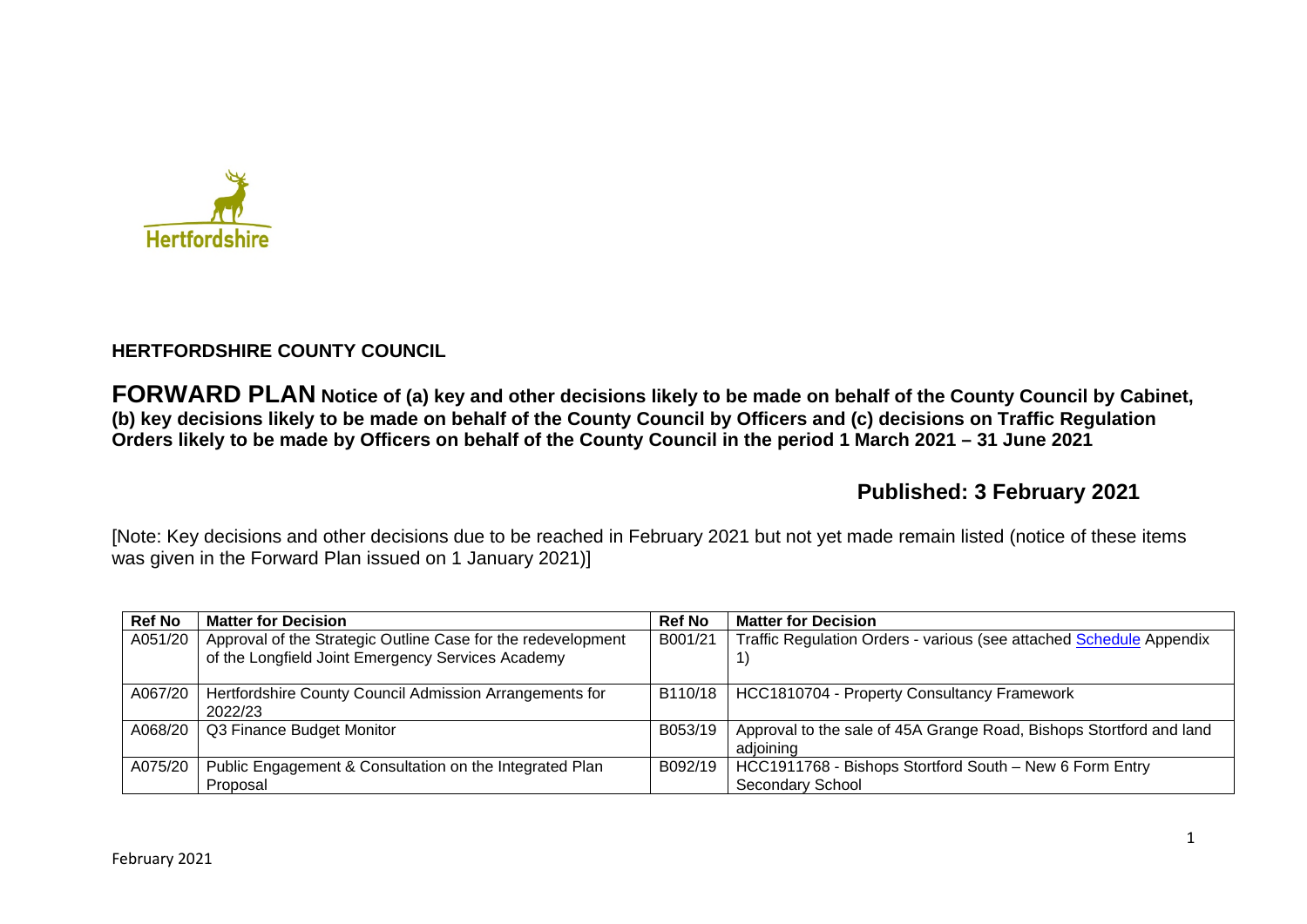| A076/20 | Integrated Plan 2021/2022 - 2023/2024                                                                                                                                                      | B108/19 | The Supply of Branded & Generic Washroom Paper Disposables and<br><b>Dispensers</b>                                                                                                  |
|---------|--------------------------------------------------------------------------------------------------------------------------------------------------------------------------------------------|---------|--------------------------------------------------------------------------------------------------------------------------------------------------------------------------------------|
| A077/20 | Overview & Scrutiny Committee Report on the Integrated Plan<br>Proposals                                                                                                                   | B122/19 | Framework agreement for the supply of Disposable Gloves & Aprons                                                                                                                     |
| A078/20 | Service Cabinet Panels Comments on the Integrated Plan<br>Proposals                                                                                                                        | B017/20 | HCC2011967 - The Bishops Stortford High School - Design & Build<br><b>Contract Early Works</b>                                                                                       |
| A081/20 | Hertfordshire County Council's response to Covid-19                                                                                                                                        | B018/20 | HCC2011970 - Bishops Stortford North Secondary - Design & Build<br>Contract in respect of new build works                                                                            |
| A001/21 | Highways 2021/22 Integrated Works and Procurement Routes                                                                                                                                   | B070/20 | HCC2012432 - Pre-Construction Services Agreement for the provision<br>of a new First School at Buntingford.                                                                          |
| A002/21 | Highway Infrastructure Asset Management Plan: Asset<br>Performance Report 2019/20                                                                                                          | B074/20 | HCC2012309 - Project Management for Buntingford First School                                                                                                                         |
| A003/21 | Approval to a capital contribution towards secondary education<br>provision at the former Barnwell East site in Stevenage                                                                  | B076/20 | Framework Agreement for<br>the Supply of Cut Paper & Card Size A3 & A4                                                                                                               |
| A006/21 | Bishops Stortford Young people's Centre - reinvestment of<br>capital receipts received (following the grant of a long lease of<br>the playing field) to improve and redevelop the premises | B081/20 | Framework Agreement for the Supply of Batteries                                                                                                                                      |
| A007/21 | Support to care providers during Covid pandemic                                                                                                                                            | B084/20 | HCC2012458 -Schools repairs & maintenance: Batch 53 Package 1 -<br>Mechanical & Electrical works - Oak View Primary & Nursery School,<br><b>Weston Primary School</b>                |
| A016/20 | To agree the recommendations as set out in The Air Quality<br>Plan for Broxbourne (Broxbourne Local No2 Plan - Outline<br><b>Business Case)</b>                                            | B085/20 | HCC2012459 - Schools repairs & maintenance: Batch 53 Package 2 -<br>Mechanical & Electrical works - Broom Barns Primary School, Icknield<br><b>Walk First School</b>                 |
| A079/20 | Contract for the provision of Fire Appliances for the Community<br>Protection Directorate Vehicle Replacement Programme.                                                                   | B086/20 | HCC2012460 - Schools repairs & maintenance: Batch 54 Package 1 -<br>Mechanical & Electrical works - Studlands Rise First School, Therfield<br>First School, York Road Nursery School |
| A082/20 | Hertfordshire County Council's response to Covid-19                                                                                                                                        | B087/20 | HCC2012461 -Schools repairs & maintenance: Batch 54 Package 2 -<br>Mechanical & Electrical works - Goffs Oak Primary School, Thorley Hill<br><b>Primary School</b>                   |
| A004/21 | Land at Harpenden Road, St Albans - Spend to Achieve Funds                                                                                                                                 | B088/20 | HCC2012463 -Schools repairs & maintenance: Batch 55 Package 1 -<br>Mechanical & Electrical works - The Collett School, Micklem Primary<br>School                                     |
| A083/20 | Approve the Outline Business Case for phase 2 of the<br>Accommodation Strategy (Future Workplaces)                                                                                         | B089/20 | HCC2012464 -Schools repairs & maintenance: Batch 55 Package 2 -<br>Mechanical & Electrical works - Rickmansworth Park JMI, Cassiobury<br>Infant & Nursery School,                    |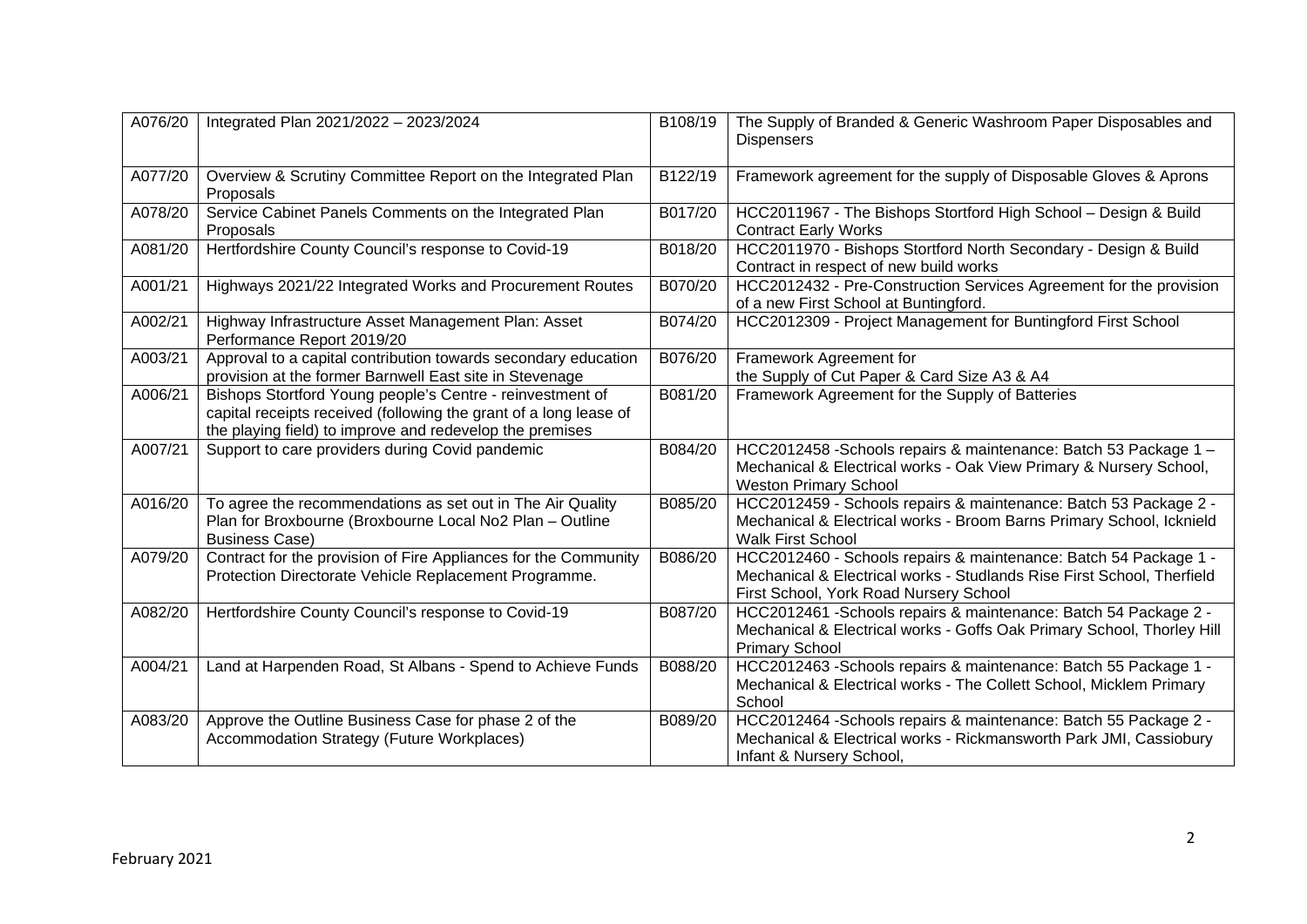| A005/21 | Recommissioning of Overnight Short Breaks for Children &<br>Young People (CYP) with Special Educational Needs &<br>Disabilities (SEND) and/or Complex Health Needs.                                                                                                                                                                                     | B091/20 | HCC2012497 - Codicote Primary School - School Expansion                                                                                                                                |
|---------|---------------------------------------------------------------------------------------------------------------------------------------------------------------------------------------------------------------------------------------------------------------------------------------------------------------------------------------------------------|---------|----------------------------------------------------------------------------------------------------------------------------------------------------------------------------------------|
| A008/21 | To consider the outcome of the public consultation on<br>Phase 1 of the Specialist Resource Provision (SRP)<br>strategy;<br>to approve the publication of a statutory notice for the<br>proposal to open an SRP at The Priory Secondary School,<br>Hitchin, from September 2022; and to approve the capital<br>funding for Phase 1 of the SRP strategy. | B092/20 | HCC2012470 -Schools repairs & maintenance: Batch 55 Package 3 -<br>Mechanical & Electrical works - Hoblett's Manor Junior School, Maple<br><b>Primary School</b>                       |
| A009/21 | Approval of the Council's external Diversity and<br><b>Inclusion Strategy 2021</b>                                                                                                                                                                                                                                                                      | B093/20 | HCC2012494 - Relocation of the Blues Pre-school to land at Cox's<br>Gardens, Bishops Stortford. Temporary Mobile Building.                                                             |
| A010/21 | Publication of Integrated Risk Management Plan for<br><b>Hertfordshire Fire and Rescue Service</b>                                                                                                                                                                                                                                                      | B094/20 | To negotiate an extension of the existing contract between<br>Hertfordshire County Council (HCC) and Herts for Learning (HFL) for<br>the provision of HfL services and support to HCC. |
| A011/21 | <b>Outturn Finance Budget Monitor</b>                                                                                                                                                                                                                                                                                                                   | B098/20 | HCC2012575 - Batch 56 Roofing Works - Field Junior School, Watford,<br>Harvey Road Junior School, & Shepherd Primary School<br>Rickmansworth                                           |
| A012/21 | Consider the future of land south of Croft Lane (Norton C),<br>Letchworth                                                                                                                                                                                                                                                                               | B101/20 | HCC2012583 - Batch 57 - Cluster 1 - Roofing Works - Hobletts Manor<br>Infants School                                                                                                   |
|         |                                                                                                                                                                                                                                                                                                                                                         | B102/20 | HCC2012584 - Batch 57 - Cluster 2 - Roofing Works - Tannerswood<br>School                                                                                                              |
|         |                                                                                                                                                                                                                                                                                                                                                         | B103/20 | HCC2012585<br>Batch 57 - Cluster 3 - Roofing Works - Forres &<br><b>Margaret Wix School</b>                                                                                            |
|         |                                                                                                                                                                                                                                                                                                                                                         | B104/20 | HCC2012586<br>Batch 57 - Cluster 4 - Roofing Works - Bishops Stortford & Hatfield<br><b>Fire Stations</b>                                                                              |
|         |                                                                                                                                                                                                                                                                                                                                                         | B105/20 | Contract for the Provision of Children's Cross Regional Arrangements<br>Group (CCRAG) Database                                                                                         |
|         |                                                                                                                                                                                                                                                                                                                                                         | B106/20 | Hertfordshire Adult and Family Learning Service (HAFLS): Award of<br>contract for the provision of Adult Learning across Hertfordshire for<br>academic year 2021/22                    |
|         |                                                                                                                                                                                                                                                                                                                                                         | B107/20 | The provision of facilities for the treatment of materials from recycling<br>centres in Hertfordshire                                                                                  |
|         |                                                                                                                                                                                                                                                                                                                                                         | B003/21 | Approval to the sale of part of the Land at Onslow St Audrey's School,<br>Hatfield                                                                                                     |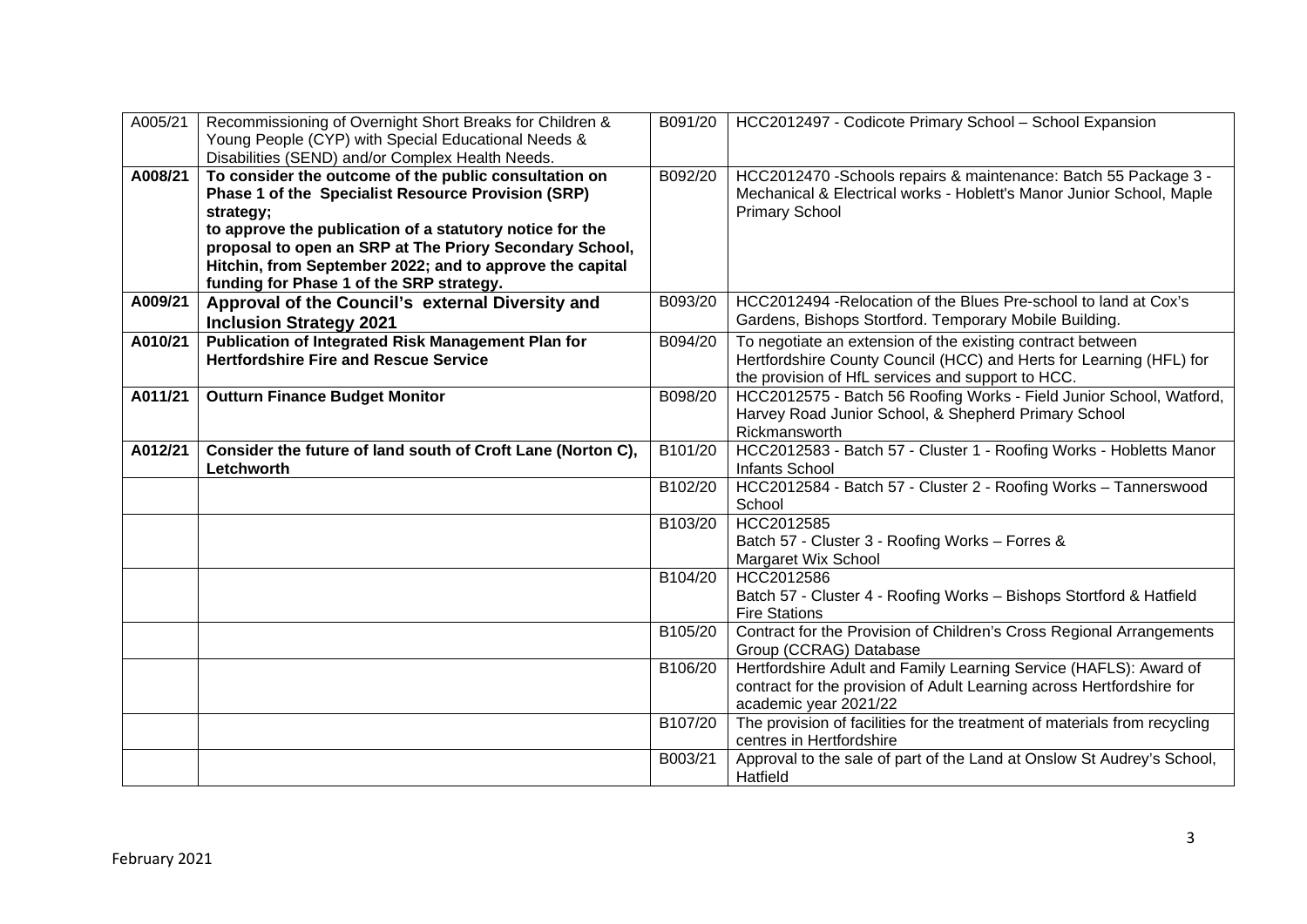| B004/21 | Eastern Playing Fields, Goffs lane, Cheshunt - Appropriation to Adult            |
|---------|----------------------------------------------------------------------------------|
|         | <b>Care Services</b>                                                             |
| B005/21 | Approval to the terms of sale for Former Library and adjoining Land at           |
|         | Lamb Lane, Redbourn                                                              |
| B006/21 | Approval to the terms of sale for Former Highway Maintenance Depot,              |
|         | Station Road, Watton at Stone                                                    |
| B007/21 | Approval to the terms of sale for Land at Foxgrove Path, South Oxhey             |
| B008/21 | Approval to the terms of sale for Former Little Furze JMI School,                |
|         | Gosforth Lane, South Oxhey                                                       |
| B009/21 | Approval of the Councils Diversity and Inclusion Strategy 2021                   |
| B010/21 | Consider the future of Eastern Playing Fields, Goffs lane, Cheshunt              |
| B011/21 | Land and building at Meadowbank, Alexandra Road, Kings Langley -                 |
|         | Appropriation to Adult Care Services                                             |
| B012/21 | HCC2012582 - Refurbishment of a former adult care home to provide                |
|         | accommodation for Looked After Children                                          |
| B013/21 | Recommissioning of Overnight Short Breaks for Children & Young                   |
|         | People (CYP) with Special Educational Needs & Disabilities (SEND)                |
|         | and/or Complex Health Needs                                                      |
| B014/21 | HCC2112723 - Mechanical & Electrical Upgrade Works at County                     |
|         | <b>Hall &amp; Stevenage Sites</b>                                                |
| B015/21 | HCC2112724 - Various Schools - M & E Upgrade for Hertfordshire<br><b>Schools</b> |
| B016/21 |                                                                                  |
|         | HCC2112725 - Various Schools - Double Glazing & Cavity Wall<br>insulation        |
| B017/21 | HCC2112726 - Various Schools - Solar PV for Hertfordshire                        |
|         | <b>Schools</b>                                                                   |
| B018/21 | HCC2112727 - Various Fire Stations - Solar PV for Hertfordshire                  |
|         | <b>Fire Stations</b>                                                             |
| B019/21 | HCC2112728 - Re-Fit of Hertfordshire County Council Stevenage                    |
|         | <b>Offices</b>                                                                   |
| B020/21 | HCC2112731 - Bishop SN Western Primary -- Design & Build                         |
|         | Contract Main Works - Construction of New school -2 forms of                     |
|         | entry (FE) 420 Pupils and 30 place Nursery.                                      |
| B021/21 | The Supply of School Milk to all Hertfordshire schools contract                  |
| B022/21 | Award of a Demand Responsive Transport Technology software.                      |
|         |                                                                                  |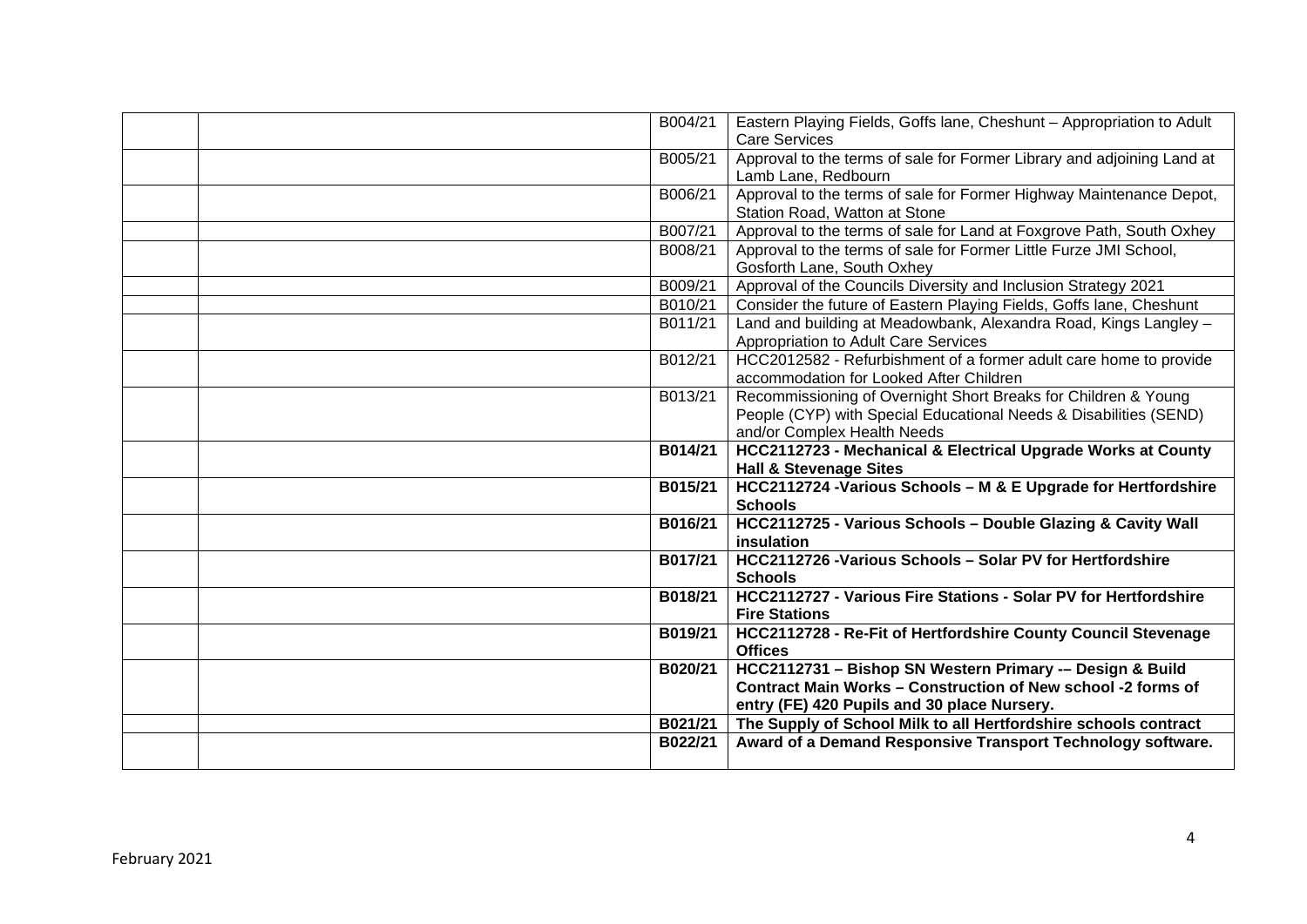**\*\*** The address from which, subject to any prohibition or restriction on their disclosure, copies of, or extracts from, any document listed is available from County Hall, Pegs Lane, Hertford. SG13 8DE. Other documents relevant to these matters may be submitted to the decision maker. To request details of such documents (if any) as they become available, contact Deborah Jeffery, Assistant Manager, Democratic Services by email (Deborah.jeffery@hertfordshire.gov.uk) or phone (01992 555563)

\*\*\* In accordance with Regulation 10(1) of The Local Authorities (Executive Arrangements) (Meetings and Access to Information) (England) Regulations 2012 (the '2012 Regulations') these items of business will be considered by Cabinet at its meeting 13 May 2019. Notices issued, as required by the 2012 Regulations, can be viewed at https://democracy.hertfordshire.gov.uk/mgCalendarMonthView.aspx?GL=1&bcr=1

ᵻᵻ Documents to be considered by the Cabinet are published on the Councils website at https://democracy.hertfordshire.gov.uk/mgCalendarMonthView.aspx?GL=1&bcr=1

 $\ddagger$ ‡ Grounds for exemption are: -

- (a) where the decision is a decision taken under the Special Urgency provisions in Annex 4 of the Constitution
- (b) where the Chief Executive certifies that implementation of the decision is critical for service delivery
- (c) where the Chief Legal Officer certifies that the Council would be likely to suffer legal prejudice from a delay in implementation of the decision resulting from the decision being Called-In
- (d) where the Director of Resources certifies that the Council would be likely to suffer financial prejudice from a delay in implementation of the decision resulting from the decision being Called-In
- (e) where the Chief Legal Officer certifies that a delay in implementation of the decision resulting from the decision being Called-In would result in the decision being incapable of implementation or meaningful implementation
- (f) where the decision results from consideration of a recommendation or report from the OSC or any sub-committee or Topic Group of the OSC
- (g) where the decision results from a reference back decision by Overview and Scrutiny Committee; or
- (h) where the decision is a recommendation to Full Council;
- (i) where the Call-In period has expired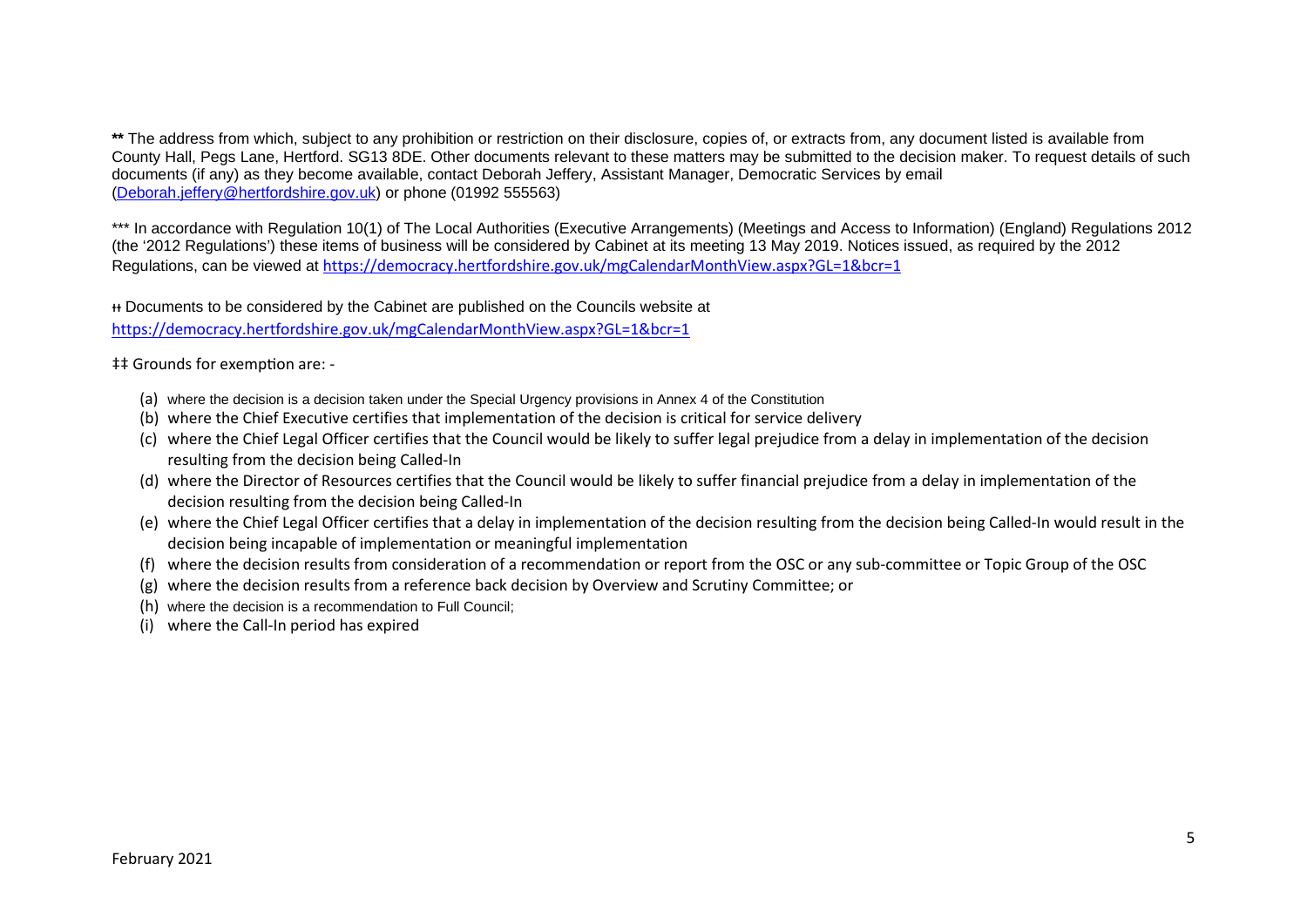## **PART A: DECISIONS BY CABINET NOTE:** NEW ITEMS AND AMENDMENTS ARE SHOWN IN BOLD

| A051/20 | Approval of the<br><b>Strategic Outline Case</b><br>for the redevelopment<br>of the Longfield Joint<br><b>Emergency Services</b><br>Academy | 22/02/2021                                               | Community<br>Safety & Waste<br>Management<br><b>Cabinet Panel</b><br>Resources &<br>Performance<br><b>Cabinet Panel</b> | Chris Bigland<br>07796 997388                                       | Joint Report of the Director of<br>Community Protection and the<br>Director of Resources | <b>No</b> |
|---------|---------------------------------------------------------------------------------------------------------------------------------------------|----------------------------------------------------------|-------------------------------------------------------------------------------------------------------------------------|---------------------------------------------------------------------|------------------------------------------------------------------------------------------|-----------|
| A067/20 | <b>Hertfordshire County</b><br><b>Council Admission</b><br>Arrangements for<br>2022/23                                                      | 22/02/2021                                               | Education<br>Libraries and<br>Localism<br><b>Cabinet Panel</b>                                                          | Jayne Abery<br>01992 588785                                         | Report of the Director of<br><b>Children's Services</b>                                  | <b>No</b> |
| A068/20 | Q3 Finance Budget<br>Monitor                                                                                                                | 22/02/2021                                               | Resources &<br>Performance<br><b>Cabinet Panel</b>                                                                      | <b>Scott Walker</b><br>01992 555273                                 | Report of the Director of<br><b>Resources</b>                                            | <b>No</b> |
| A075/20 | Public Engagement &<br>Consultation on the<br>Integrated Plan<br>Proposal                                                                   | 22/02/2021<br>County<br>Council<br>23/02/2021            | Resources &<br>Performance<br><b>Cabinet Panel</b>                                                                      | Alex James<br>01992 588259                                          | Report of the Chief Executive                                                            | Yes       |
| A076/20 | Integrated Plan<br>$2021/2022 -$<br>2023/2024                                                                                               | Cabinet<br>22/02/2021<br>County<br>Council<br>23/02/2021 | <b>All Cabinet</b><br>Panels<br>Overview &<br>Scrutiny<br>Committee                                                     | <b>Scott Walker</b><br>01992 555273                                 | Report of the Director of<br>Resources                                                   | Yes       |
| A077/20 | Overview & Scrutiny<br>Committee Report on<br>the Integrated Plan<br>Proposals                                                              | Cabinet<br>22/02/2021<br>County<br>Council<br>23/02/2021 | Resources and<br>Performance<br><b>Cabinet Panel</b>                                                                    | Natalie Rotherham<br>01992 588485<br>Fiona Corcoran<br>01992 588165 | Report of the Overview and<br><b>Scrutiny Committee</b>                                  | Yes       |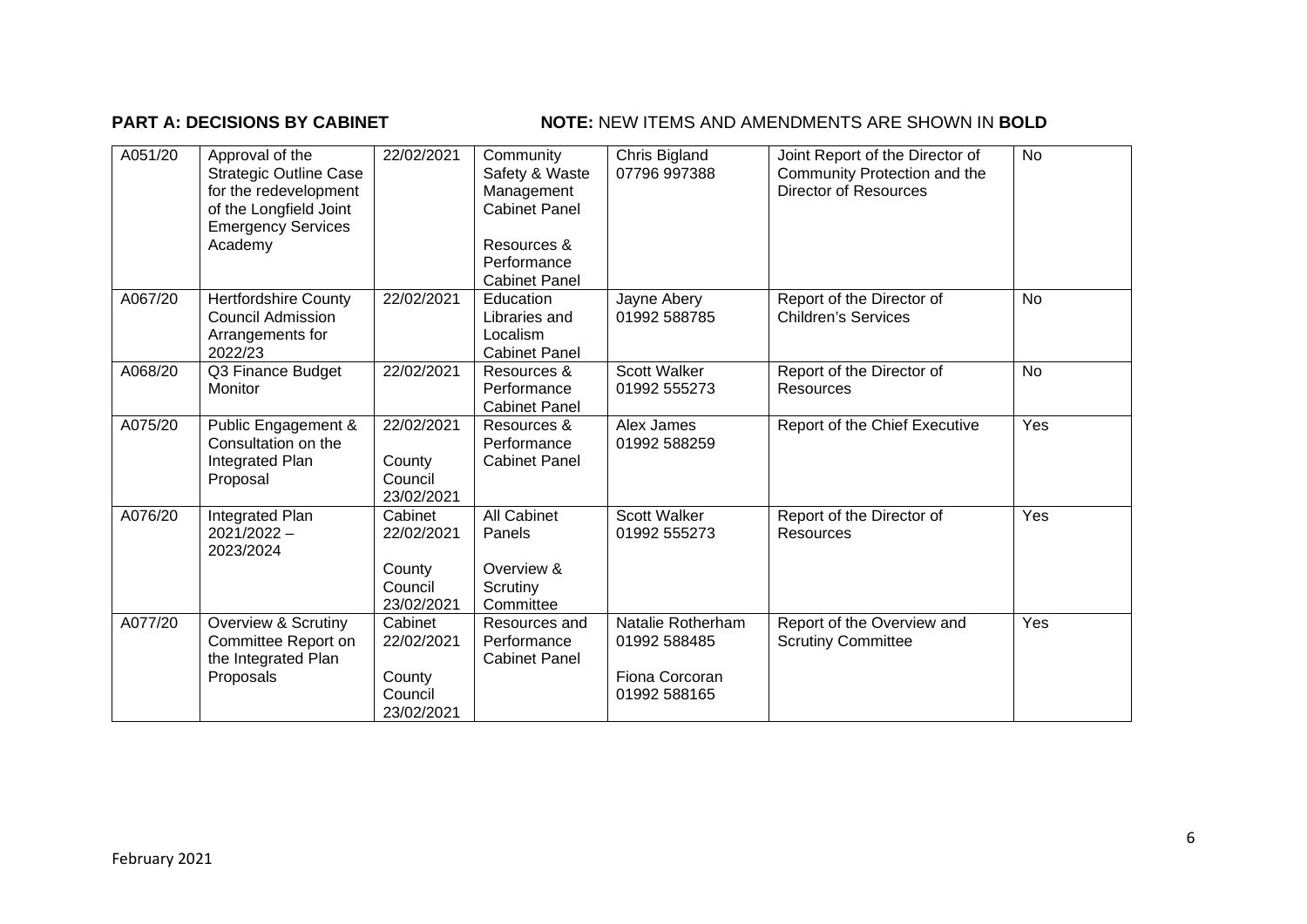| A078/20 | <b>Service Cabinet</b><br>Panels Comments on<br>the Integrated Plan<br>Proposals                                                                                                                                    | Cabinet<br>22/02/2021<br>County<br>Council<br>23/02/2021 | Resources and<br>Performance<br><b>Cabinet Panel</b>          | Deborah Jeffery<br>01992 555563      | Report of the Director of<br>Resources                                                                                                                                                                                 | Yes       |
|---------|---------------------------------------------------------------------------------------------------------------------------------------------------------------------------------------------------------------------|----------------------------------------------------------|---------------------------------------------------------------|--------------------------------------|------------------------------------------------------------------------------------------------------------------------------------------------------------------------------------------------------------------------|-----------|
| A081/20 | <b>Hertfordshire County</b><br>Council's response to<br>Covid-19                                                                                                                                                    | 22/02/2021                                               | Resources &<br>Performance<br><b>Cabinet Panel</b>            | Alex James<br>01992 588259           | Report of the Director of<br><b>Resources</b>                                                                                                                                                                          | <b>No</b> |
| A001/21 | Highways 2021/22<br>Integrated Works and<br><b>Procurement Routes</b>                                                                                                                                               | 22/02/2021                                               | Highways &<br>Environment<br><b>Cabinet Panel</b>             | <b>Steve Theobald</b><br>07709454071 | Report of the Director of<br><b>Environment and Infrastructure</b>                                                                                                                                                     | <b>No</b> |
| A002/21 | Highway Infrastructure<br>Asset Management<br>Plan: Asset<br>Performance Report<br>2019/20                                                                                                                          | 22/02/2021                                               | Highways &<br>Environment<br><b>Cabinet Panel</b>             | Chris Allen-Smith<br>01992 658167    | Report of the Director of<br><b>Environment and Infrastructure</b>                                                                                                                                                     | <b>No</b> |
| A003/21 | Approval to a capital<br>contribution towards<br>secondary education<br>provision at the former<br>Barnwell East site in<br>Stevenage                                                                               | 22/02/2021                                               | Education,<br>Libraries &<br>Localism<br><b>Cabinet Panel</b> | Kate Ma<br>01992 556669              | Report of the Director of<br><b>Children's Services</b><br>Part I and Part II Report - due to<br>'Information relating to the<br>financial or business affairs of<br>any particular person (including<br>the Council)' | No        |
| A006/21 | <b>Bishops Stortford</b><br>Young people's Centre<br>- reinvestment of<br>capital receipts<br>received (following the<br>grant of a long lease of<br>the playing field) to<br>improve and redevelop<br>the premises | 22/02/2021                                               | Resources &<br>Performance<br><b>Cabinet Panel</b>            | Peter Hosier<br>01992 555406         | Report of The Director of<br><b>Resources</b>                                                                                                                                                                          | No        |
| A007/21 | Support to care<br>providers during Covid<br>pandemic                                                                                                                                                               | 22<br>February<br>2021                                   | Adult Care &<br><b>Health Cabinet</b><br>Panel                | Chris Badger<br>01992 556343         | Report of the Director of Adult<br>Care & Health                                                                                                                                                                       | <b>No</b> |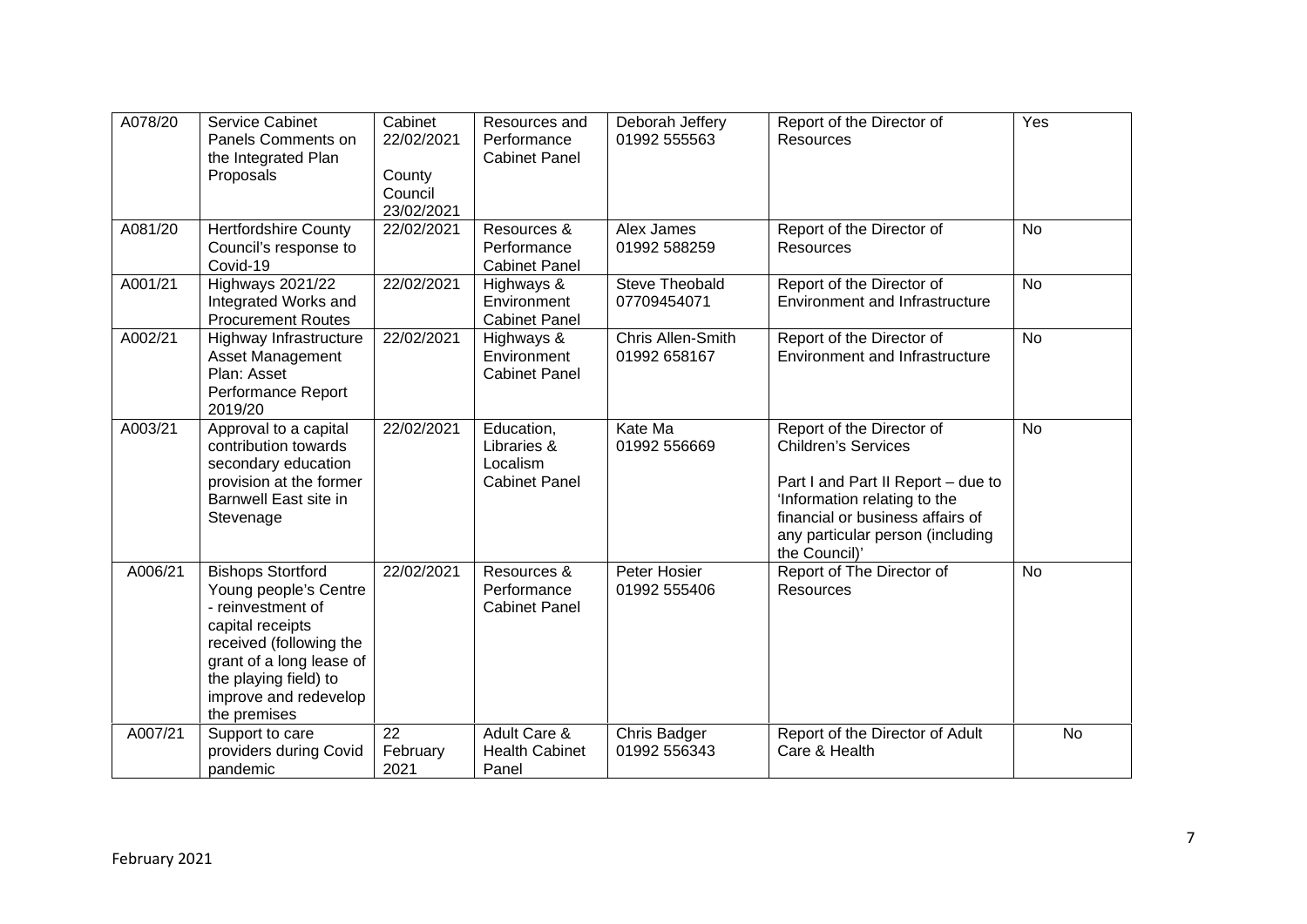| A016/20 | To agree the<br>recommendations as<br>set out in The Air<br>Quality Plan for<br>Broxbourne<br>(Broxbourne Local<br>No <sub>2</sub> Plan - Outline<br><b>Business Case)</b> | 22/03/2020 | Highways &<br>Environment<br><b>Cabinet Panel</b>  | <b>Trevor Brennan</b><br>01992 658406 | Report of the Director of<br><b>Environment and Infrastructure</b>                                                                                                                                                      | <b>No</b> |
|---------|----------------------------------------------------------------------------------------------------------------------------------------------------------------------------|------------|----------------------------------------------------|---------------------------------------|-------------------------------------------------------------------------------------------------------------------------------------------------------------------------------------------------------------------------|-----------|
| A079/20 | Contract for the<br>provision of Fire<br>Appliances for the<br><b>Community Protection</b><br>Directorate Vehicle<br>Replacement<br>Programme.                             | 22/03/2020 |                                                    | Chris Bigland<br>07824 625860         | Report of the Director of<br><b>Community Protection</b><br>Part I and Part II Report - due to<br>'Information relating to the<br>financial or business affairs of<br>any particular person (including<br>the Council)' | No        |
| A082/20 | <b>Hertfordshire County</b><br>Council's response to<br>Covid-19                                                                                                           | 22/03/2021 | Resources &<br>Performance<br><b>Cabinet Panel</b> | Alex James<br>01992 588259            | Report of the Director of<br><b>Resources</b>                                                                                                                                                                           | <b>No</b> |
| A004/21 | Land at Harpenden<br>Road, St Albans -<br>Spend to Achieve<br><b>Funds</b>                                                                                                 | 22/03/2021 | Resources &<br>Performance<br><b>Cabinet Panel</b> | <b>Andrew Edwards</b><br>01992 556007 | Report of the Director of<br><b>Resources</b><br>Part I and Part II Report - due to<br>'Information relating to the<br>financial or business affairs of<br>any particular person (including<br>the Council)'            | <b>No</b> |
| A083/20 | Approve the Outline<br><b>Business Case for</b><br>phase 2 of the<br>Accommodation<br><b>Strategy (Future</b><br>Workplaces)                                               | 21/06/2021 | Resources &<br>Performance<br><b>Cabinet Panel</b> | Sass Pledger<br>01992 555970          | Report of the Director of<br><b>Resources</b><br>Part I and Part II Report - due to<br>'Information relating to the<br>financial or business affairs of<br>any particular person (including<br>the Council)'            | <b>No</b> |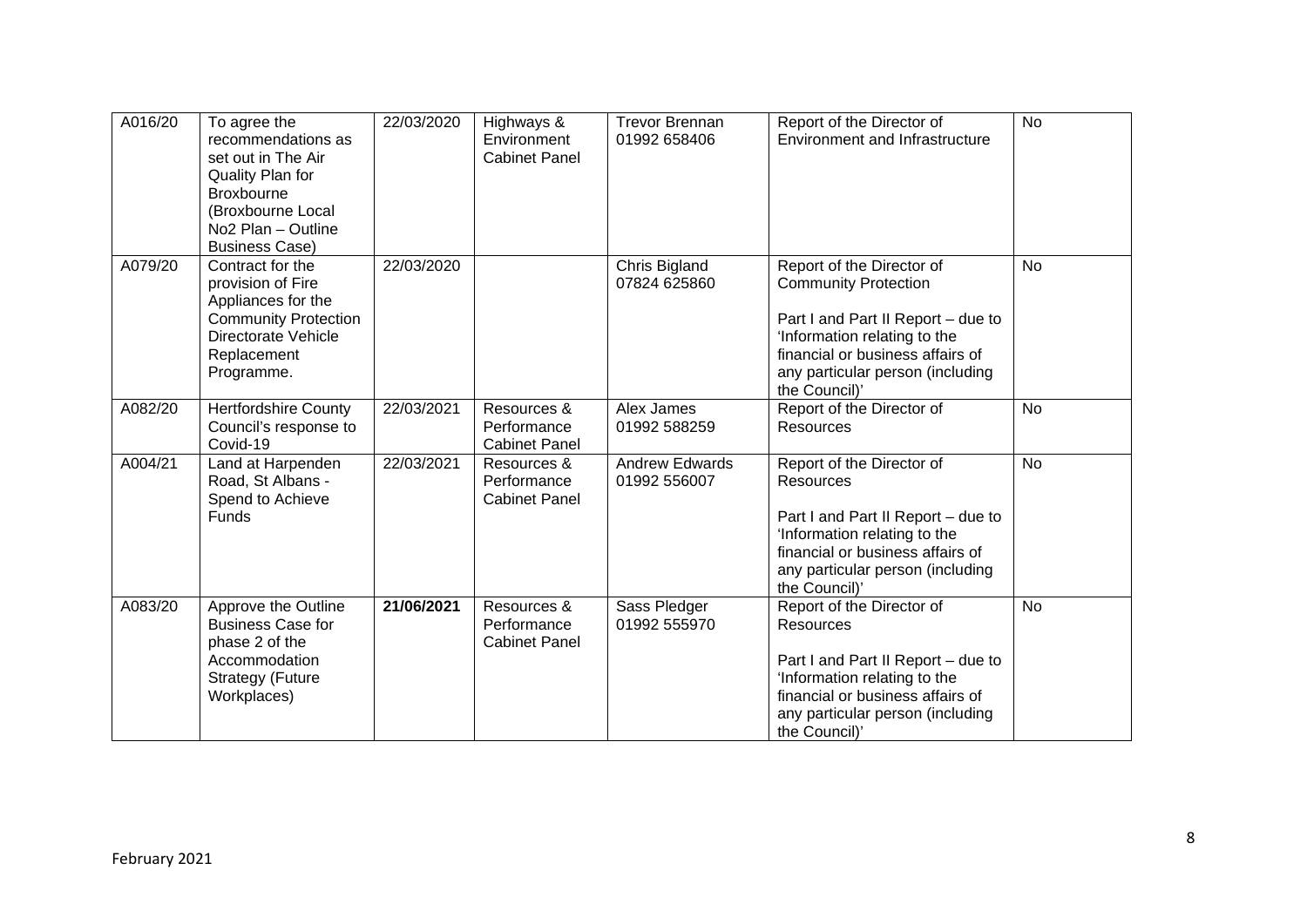| A005/21 | Recommissioning of<br>Overnight Short<br>Breaks for Children &<br>Young People (CYP)<br>with Special<br><b>Educational Needs &amp;</b><br>Disabilities (SEND)<br>and/or Complex<br>Health Needs.                                                                                                                                                                                                                 | 19/04/2021 | Children, Young<br>People &<br><b>Families Cabinet</b><br>Panel                                                                                                                   | Julie Reddish<br>01438 845433         | Report of the Director of<br><b>Children's Services</b>        | <b>No</b> |
|---------|------------------------------------------------------------------------------------------------------------------------------------------------------------------------------------------------------------------------------------------------------------------------------------------------------------------------------------------------------------------------------------------------------------------|------------|-----------------------------------------------------------------------------------------------------------------------------------------------------------------------------------|---------------------------------------|----------------------------------------------------------------|-----------|
| A008/21 | To consider the<br>outcome of the<br>public consultation<br>on Phase 1 of the<br><b>Specialist Resource</b><br><b>Provision (SRP)</b><br>strategy;<br>to approve the<br>publication of a<br>statutory notice for<br>the proposal to open<br>an SRP at The Priory<br><b>Secondary School,</b><br>Hitchin, from<br>September 2022; and<br>to approve the<br>capital funding for<br>Phase 1 of the SRP<br>strategy. | 22/03/2021 | <b>Joint Meeting</b><br>of Children,<br><b>Young People</b><br>& Families<br><b>Cabinet Panel</b><br>and Education,<br><b>Libraries &amp;</b><br>Localism<br><b>Cabinet Panel</b> | <b>Samantha Young</b><br>01992 555754 | <b>Report of the Director of</b><br><b>Children's Services</b> | <b>No</b> |
| A009/21 | Approval of the<br>Council's external<br><b>Diversity and</b><br><b>Inclusion Strategy</b><br>2021                                                                                                                                                                                                                                                                                                               | 22/03/2021 | <b>Resources &amp;</b><br>Performance<br><b>Cabinet Panel</b>                                                                                                                     | <b>Faizal Hakim</b><br>01992 555472   | <b>Report of the Director of</b><br><b>Resources</b>           | <b>No</b> |
| A010/21 | <b>Publication of</b><br><b>Integrated Risk</b><br><b>Management Plan for</b><br><b>Hertfordshire Fire</b><br>and Rescue Service                                                                                                                                                                                                                                                                                 | 21/06/2021 | <b>Community</b><br>Safety and<br><b>Waste</b><br><b>Management</b><br><b>Cabinet Panel</b>                                                                                       | <b>Darryl Keen</b><br>01992 507500    | <b>Report of Director of</b><br><b>Community Protection</b>    | <b>No</b> |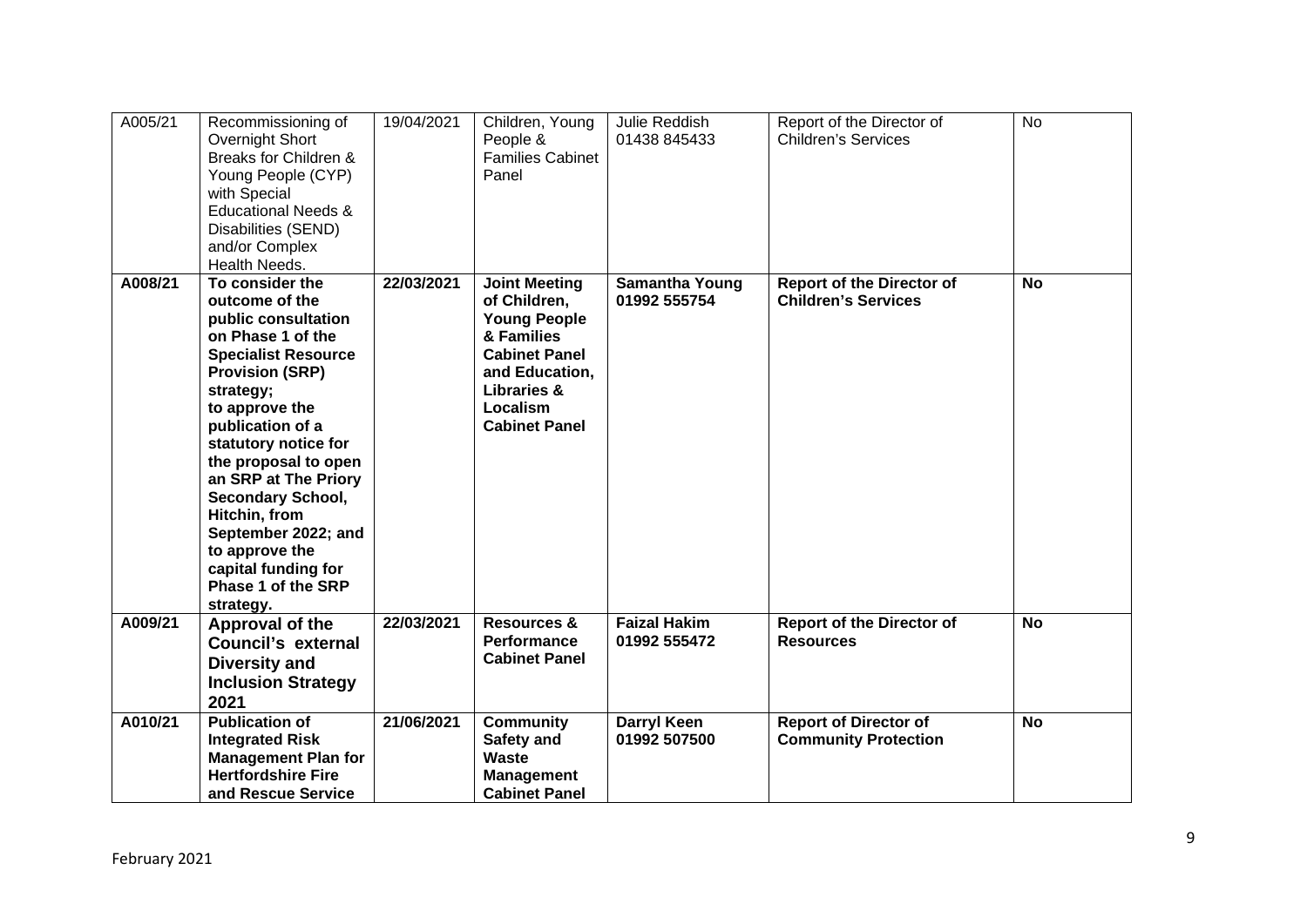| A011/21 | <b>Outturn Finance</b><br><b>Budget Monitor</b>                                        | 21/06/2021 | Resources &<br><b>Performance</b><br><b>Cabinet Panel</b> | <b>Scott Walker</b><br>01992 555273   | <b>Report of the Director of</b><br><b>Resources</b>                                                                                                                                                                | <b>No</b> |
|---------|----------------------------------------------------------------------------------------|------------|-----------------------------------------------------------|---------------------------------------|---------------------------------------------------------------------------------------------------------------------------------------------------------------------------------------------------------------------|-----------|
| A012/21 | <b>Consider the future</b><br>of land south of Croft<br>Lane (Norton C),<br>Letchworth | 21/06/2021 | Resources &<br><b>Performance</b><br><b>Cabinet Panel</b> | <b>Andrew Edwards</b><br>01992 556007 | <b>Report of the Director of</b><br><b>Resources</b><br>Part I and Part II Report - due<br>to 'Information relating to the<br>financial or business affairs of<br>any particular person<br>(including the Council)' | No        |

# **Membership of Cabinet**

| <b>Richard Roberts</b> | <b>Adult Care &amp; Health</b>                 | <b>Phil Bibby</b>     | <b>Highways &amp; Environment</b>      |
|------------------------|------------------------------------------------|-----------------------|----------------------------------------|
| <b>Teresa Heritage</b> | <b>Children, Young People &amp; Families</b>   | <b>David Williams</b> | <b>Leader of The Council</b>           |
| <b>Terry Hone</b>      | <b>Community Safety &amp; Waste Management</b> | <b>Tim Hutchings</b>  | <b>Public Health &amp; Performance</b> |
| <b>Terry Douris</b>    | <b>Education, Libraries &amp; Localism</b>     | <b>Ralph Sangster</b> | <b>Resources &amp; Performance</b>     |
| <b>Derrick Ashley</b>  | Growth, Infrastructure, Planning and The       |                       |                                        |
|                        | <b>Economy</b>                                 |                       |                                        |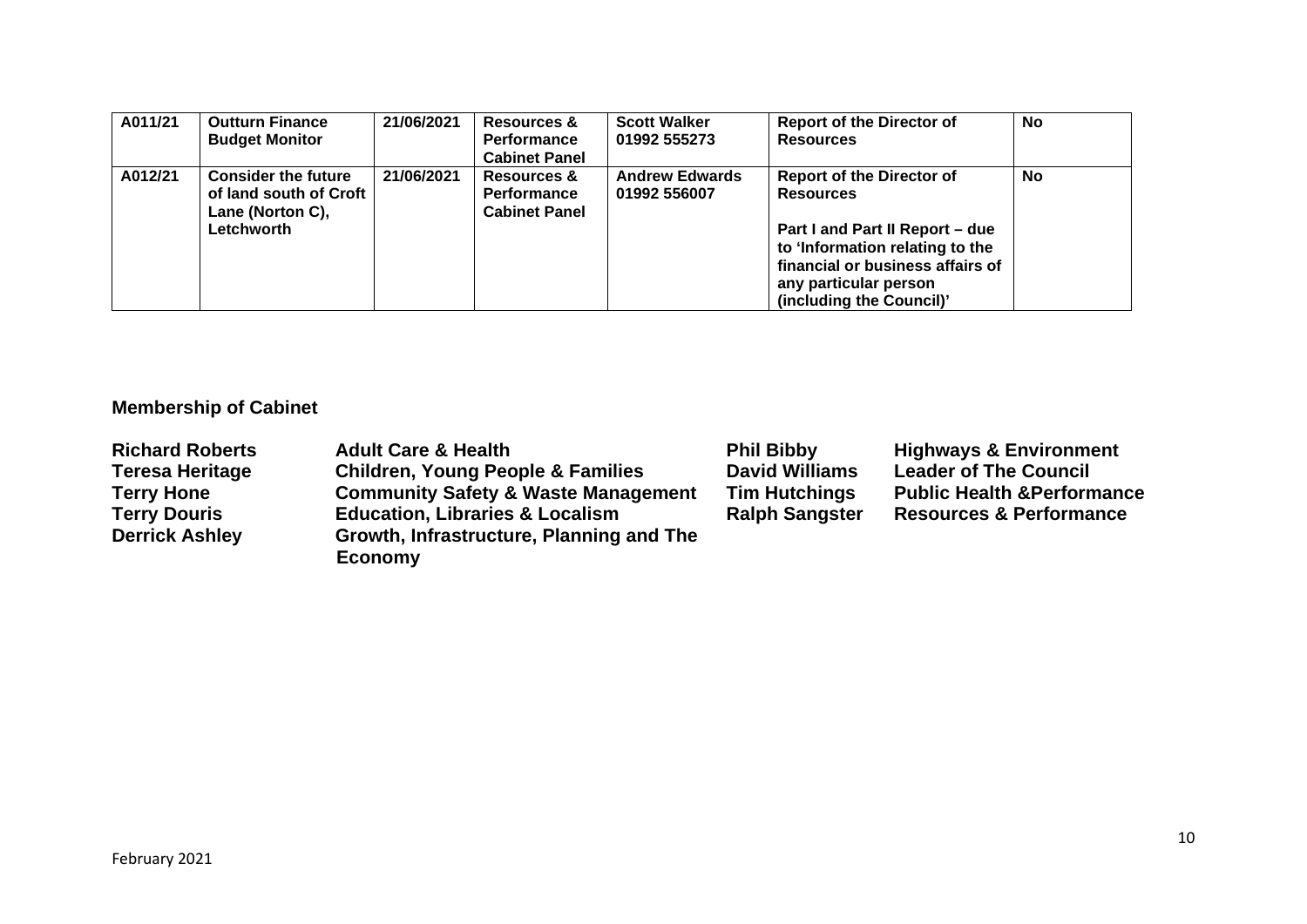## **PART B: DECISIONS BY CHIEF OFFICERS** NOTE: NEW ITEMS AND AMENDMENTS ARE SHOWN IN BOLD

| <b>Ref No</b> | <b>Issue for Decision</b>                                                                          | <b>Name and Title</b><br>of Decision<br><b>Maker</b>                               | Date, or<br>period<br>within<br>which,<br>decision to<br>be made | <b>Cabinet</b><br>Panels to be<br>consulted | <b>Officer contact for</b><br>this matter | Documents to<br>be considered <sup>1</sup> | <b>Exempt</b><br>from the<br>Council's<br>Call-In<br><b>Procedures</b><br>Yes / No |
|---------------|----------------------------------------------------------------------------------------------------|------------------------------------------------------------------------------------|------------------------------------------------------------------|---------------------------------------------|-------------------------------------------|--------------------------------------------|------------------------------------------------------------------------------------|
| B001/21       | <b>Traffic Regulation</b><br>Orders - various (see<br>attached Schedule<br>Appendix 1)             | Mark Kemp<br>Director<br>Environment and<br>Infrastructure                         | During the<br>period of this<br><b>Forward Plan</b>              |                                             | Mark Kemp<br>01992 555206                 | Reports from<br><b>Lead Officers</b>       | No                                                                                 |
| B110/18       | HCC1810704 -<br><b>Property Consultancy</b><br>Framework                                           | Sass Pledger<br><b>Assistant Director</b><br>- Property                            | <b>March 2021</b><br>(was<br><b>February</b><br>2021)            |                                             | Michael Ramshaw<br>01992 588778           | See Note 2 below                           | <b>No</b>                                                                          |
| B053/19       | Approval to the sale of<br>45A Grange Road,<br><b>Bishops Stortford and</b><br>land adjoining      | <b>Emily White</b><br><b>Head of Strategic</b><br>Asset<br>Management &<br>Estates | February<br>2021 (was<br>January<br>2021)                        |                                             | <b>Andrew Edwards</b><br>01992 556007     | Report                                     | No                                                                                 |
| B092/19       | HCC1911768 -<br><b>Bishops Stortford</b><br>South - New 6 Form<br><b>Entry Secondary</b><br>School | Sass Pledger<br><b>Assistant Director</b><br>Property                              | <b>March 2021</b><br>(was<br><b>February</b><br>2021)            |                                             | Jackie Aldridge<br>01992 588138           | See Note 2 below                           | No                                                                                 |
| B108/19       | The Supply of<br><b>Branded &amp; Generic</b><br>Washroom Paper                                    | Glenn Facey<br>Head of Herts<br><b>FullStop</b>                                    | March 2021<br>(was October<br>2020)                              |                                             | James Conway<br>01707 292357              | See Note 2 below                           | <b>No</b>                                                                          |

<sup>&</sup>lt;sup>1</sup> The address from which, subject to any prohibition or restriction on their disclosure, copies of, or extracts from, any document listed is available is County Hall, Pegs Lane, Hertford, SG13 8DE. Other documents relevant to these matters may be submitted to the decision maker. To request details of such documents (if any) as they become available contact Deborah Jeffery, Assistant Manager, Democratic Services by email (deborah.jeffery@hertfordshire.gov.uk) or phone (01992 555563).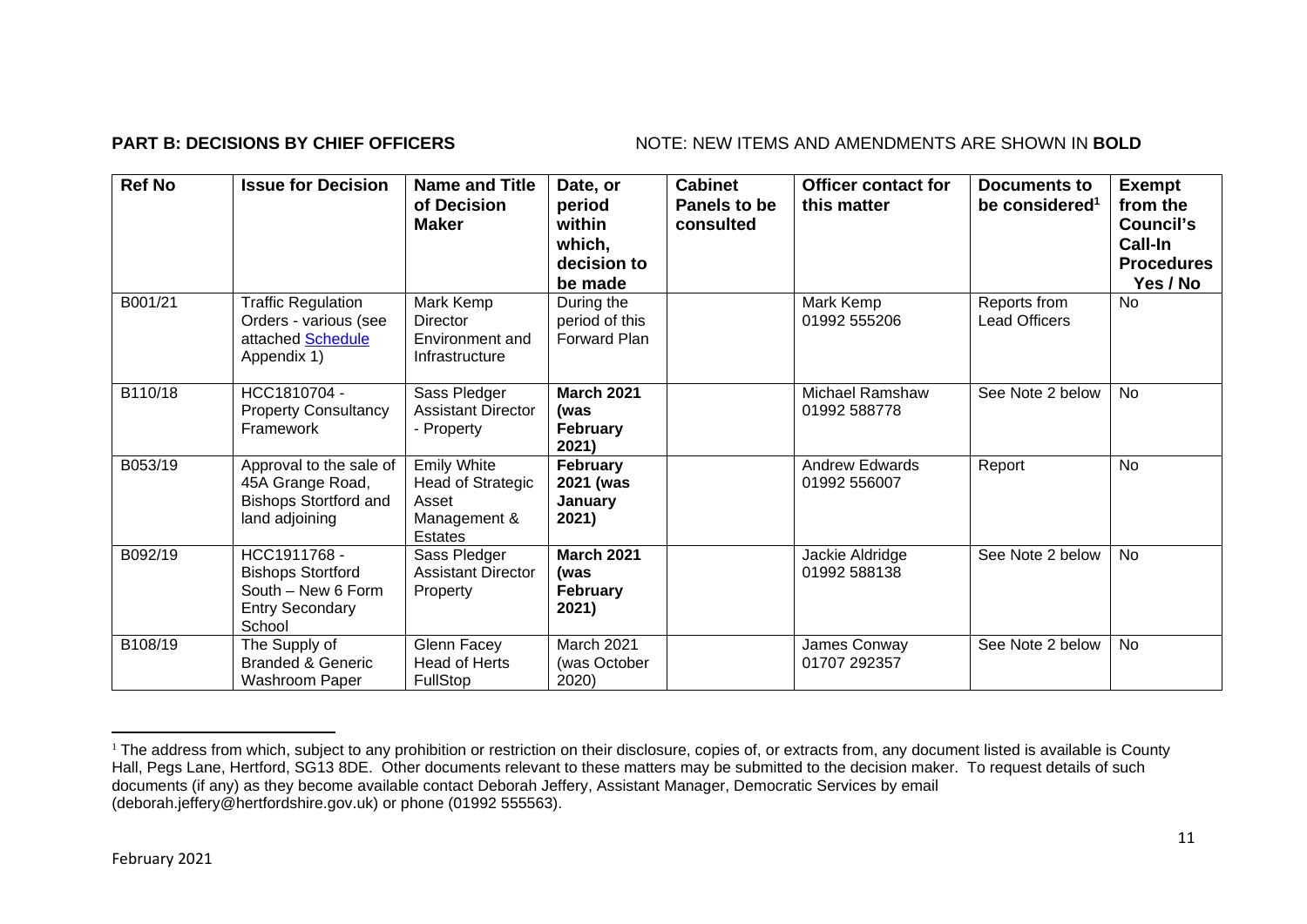|         | Disposables and<br><b>Dispensers</b>                                                                                            |                                                       |                                                       |                                     |                 |                  |           |
|---------|---------------------------------------------------------------------------------------------------------------------------------|-------------------------------------------------------|-------------------------------------------------------|-------------------------------------|-----------------|------------------|-----------|
| B122/19 | Framework<br>agreement for the<br>supply of Disposable<br>Gloves & Aprons                                                       | Glenn Facey<br><b>Head of Herts</b><br>FullStop       | February<br>2021 (was<br>January<br>2021)             | <b>Jake Grieves</b><br>01707 292498 |                 | See Note 2 below | <b>No</b> |
| B017/20 | HCC2011967 - The<br><b>Bishops Stortford High</b><br>School - Design &<br><b>Build Contract Early</b><br>Works                  | Sass Pledger<br><b>Assistant Director</b><br>Property | <b>March 2021</b><br>(was<br><b>February</b><br>2021) | 01992 588138                        | Jackie Aldridge | See Note 2 below | <b>No</b> |
| B018/20 | HCC2011970 -<br><b>Bishops Stortford</b><br>North Secondary -<br>Design & Build<br>Contract in respect of<br>new build works    | Sass Pledger<br><b>Assistant Director</b><br>Property | <b>March 2021</b><br>(was<br>February<br>2021)        | 01992 588138                        | Jackie Aldridge | See Note 2 below | <b>No</b> |
| B070/20 | HCC2012432 - Pre-<br><b>Construction Services</b><br>Agreement for the<br>provision of a new<br>First School at<br>Buntingford. | Sass Pledger<br><b>Assistant Director</b><br>Property | February 2021<br>(was January<br>2021)                | 01992 588138                        | Jackie Aldridge | See Note 2 below | <b>No</b> |
| B074/20 | HCC2012309 -<br><b>Project Management</b><br>for Buntingford First<br>School                                                    | Sass Pledger<br><b>Assistant Director</b><br>Property | <b>March 2021</b><br>(was<br><b>February</b><br>2021) | 01992 588138                        | Jackie Aldridge | See Note 2 below | <b>No</b> |
| B076/20 | Framework<br>Agreement for<br>the Supply of Cut<br>Paper & Card Size A3<br>& A4                                                 | Glenn Facey<br><b>Head of Herts</b><br>FullStop       | <b>April 2021</b><br>(was January<br>2021)            | <b>Jake Grieves</b><br>01707 292498 |                 | See Note 2 below | <b>No</b> |
| B081/20 | Framework<br>Agreement for the<br>Supply of Batteries                                                                           | Glenn Facey<br><b>Head of Herts</b><br>FullStop       | February 2021                                         | 01707 292367                        | Patrick Maguire | See note 2 below | <b>No</b> |
| B084/20 | HCC2012458-<br>Schools repairs &<br>maintenance: Batch                                                                          | Sass Pledger<br><b>Assistant Director</b><br>Property | <b>March 2021</b><br>(was                             | Claire Saban<br>01992 556799        |                 | See note 2 below | <b>No</b> |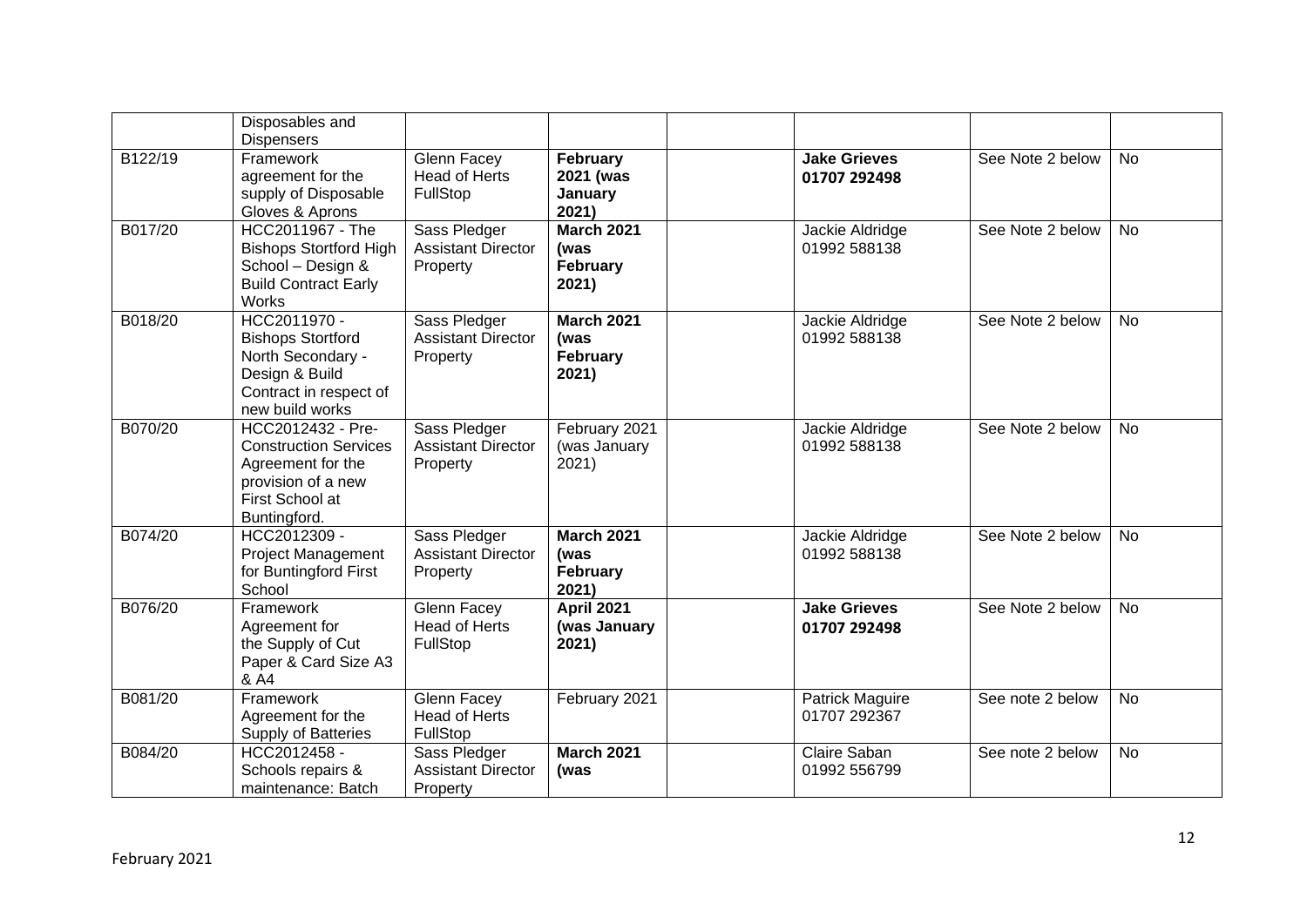|         | 53 Package 1-<br>Mechanical &<br>Electrical works - Oak<br>View Primary &<br>Nursery School,<br><b>Weston Primary</b><br>School                                                                                         |                                                       | February<br>2021)                              |                              |                  |           |
|---------|-------------------------------------------------------------------------------------------------------------------------------------------------------------------------------------------------------------------------|-------------------------------------------------------|------------------------------------------------|------------------------------|------------------|-----------|
| B085/20 | HCC2012459 -<br>Schools repairs &<br>maintenance: Batch<br>53 Package 2 -<br>Mechanical &<br>Electrical works -<br><b>Broom Barns Primary</b><br>School, Icknield Walk<br><b>First School</b>                           | Sass Pledger<br><b>Assistant Director</b><br>Property | <b>March 2021</b><br>(was<br>February<br>2021) | Claire Saban<br>01992 556799 | See note 2 below | No        |
| B086/20 | HCC2012460 -<br>Schools repairs &<br>maintenance: Batch<br>54 Package 1 -<br>Mechanical &<br>Electrical works -<br><b>Studlands Rise First</b><br>School, Therfield First<br>School, York Road<br><b>Nursery School</b> | Sass Pledger<br><b>Assistant Director</b><br>Property | <b>March 2021</b><br>(was<br>February<br>2021) | Claire Saban<br>01992 556799 | See note 2 below | <b>No</b> |
| B087/20 | HCC2012461 -<br>Schools repairs &<br>maintenance: Batch<br>54 Package 2 -<br>Mechanical &<br>Electrical works -<br>Goffs Oak Primary<br>School, Thorley Hill<br><b>Primary School</b>                                   | Sass Pledger<br><b>Assistant Director</b><br>Property | <b>March 2021</b><br>(was<br>February<br>2021) | Claire Saban<br>01992 556799 | See note 2 below | <b>No</b> |
| B088/20 | HCC2012463 -<br>Schools repairs &<br>maintenance: Batch                                                                                                                                                                 | Sass Pledger<br><b>Assistant Director</b><br>Property | <b>March 2021</b><br>(was                      | Claire Saban<br>01992 556799 | See note 2 below | No        |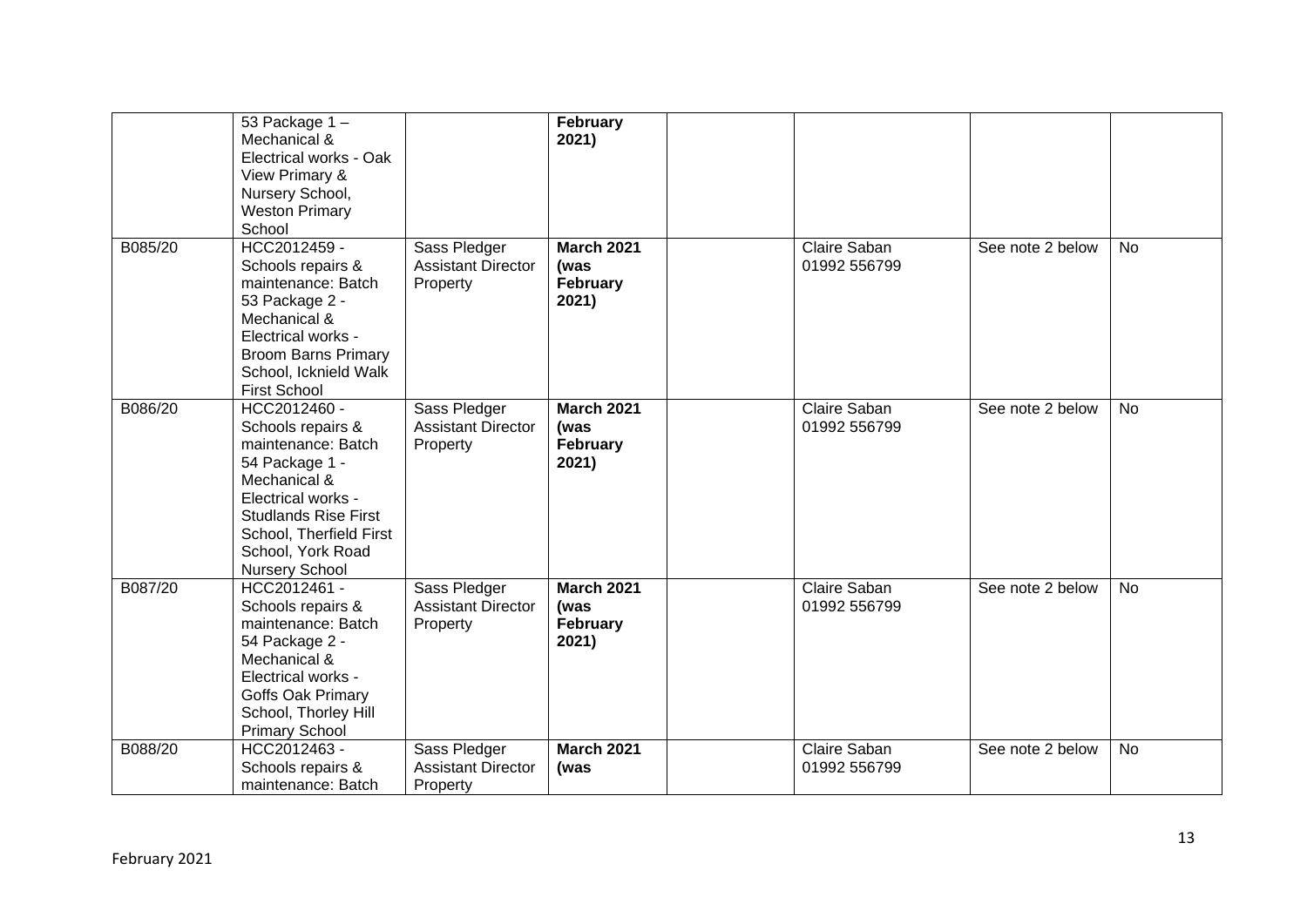|         | 55 Package 1 -<br>Mechanical &<br>Electrical works - The<br>Collett School,<br><b>Micklem Primary</b><br>School                                                                             |                                                       | February<br>2021)                              |                                 |                  |           |
|---------|---------------------------------------------------------------------------------------------------------------------------------------------------------------------------------------------|-------------------------------------------------------|------------------------------------------------|---------------------------------|------------------|-----------|
| B089/20 | HCC2012464 -<br>Schools repairs &<br>maintenance: Batch<br>55 Package 2 -<br>Mechanical &<br>Electrical works -<br><b>Rickmansworth Park</b><br>JMI, Cassiobury Infant<br>& Nursery School, | Sass Pledger<br><b>Assistant Director</b><br>Property | <b>March 2021</b><br>(was<br>February<br>2021) | Claire Saban<br>01992 556799    | See note 2 below | No        |
| B091/20 | HCC2012497 -<br><b>Codicote Primary</b><br>School - School<br>Expansion                                                                                                                     | Sass Pledger<br><b>Assistant Director</b><br>Property | <b>March 2021</b><br>(was<br>February<br>2021) | Jackie Aldridge<br>01992 588138 | See note 2 below | <b>No</b> |
| B092/20 | HCC2012470 -<br>Schools repairs &<br>maintenance: Batch<br>55 Package 3 -<br>Mechanical &<br>Electrical works -<br>Hoblett's Manor Junior<br>School, Maple<br><b>Primary School</b>         | Sass Pledger<br><b>Assistant Director</b><br>Property | <b>March 2021</b><br>(was<br>February<br>2021) | Claire Saban<br>01992 556799    | See note 2 below | <b>No</b> |
| B093/20 | HCC2012494 -<br>Relocation of the<br>Blues Pre-school to<br>land at Cox's<br>Gardens, Bishops<br>Stortford. Temporary<br>Mobile Building.                                                   | Sass Pledger<br><b>Assistant Director</b><br>Property | <b>March 2021</b><br>(was<br>February<br>2021) | Jackie Aldridge<br>01992 588138 | See note 2 below | <b>No</b> |
| B094/20 | To negotiate an<br>extension of the<br>existing contract                                                                                                                                    | Simon Newland,<br>Operations<br>Director              | February 2021                                  | Simon Newland<br>01992 555738   | See note 2 below | <b>No</b> |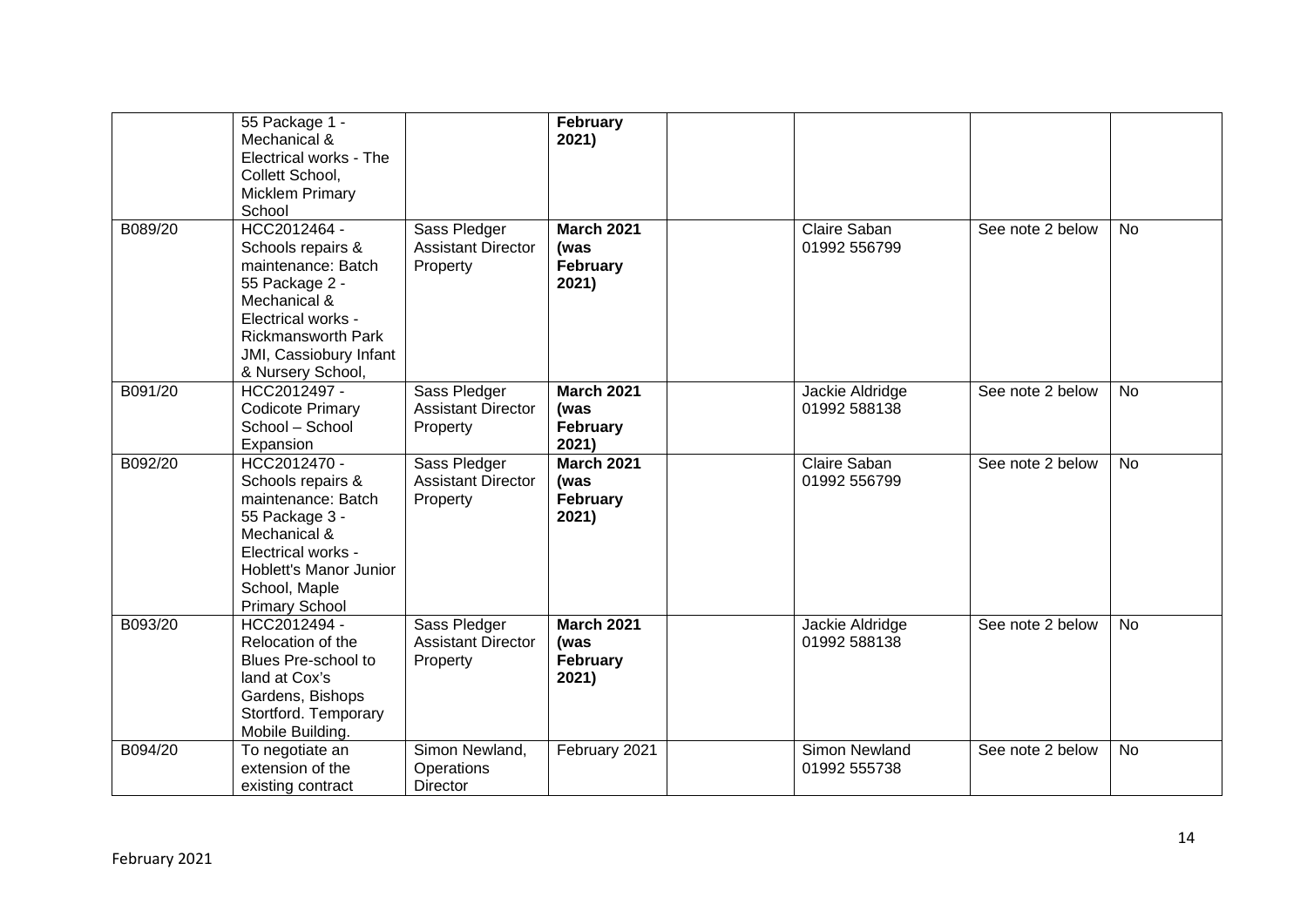|         | between Hertfordshire<br>County Council (HCC)<br>and Herts for Learning<br>(HFL) for the provision<br>of HfL services and<br>support to HCC.                       |                                                                           |                                                |                                 |                  |           |
|---------|--------------------------------------------------------------------------------------------------------------------------------------------------------------------|---------------------------------------------------------------------------|------------------------------------------------|---------------------------------|------------------|-----------|
| B098/20 | HCC2012575 - Batch<br>56 Roofing Works -<br>Field Junior School,<br>Watford, Harvey Road<br>Junior School, &<br><b>Shepherd Primary</b><br>School<br>Rickmansworth | Sass Pledger<br><b>Assistant Director</b><br>Property                     | <b>March 2021</b><br>(was<br>February<br>2021) | Jackie Aldridge<br>01992 588138 | See note 2 below | No        |
| B101/20 | HCC2012583 - Batch<br>57 - Cluster 1 -<br>Roofing Works -<br><b>Hobletts Manor</b><br>Infants School                                                               | Sass Pledger<br><b>Assistant Director</b><br>Property                     | <b>March 2021</b><br>(was<br>February<br>2021) | Jackie Aldridge<br>01992 588138 | See note 2 below | <b>No</b> |
| B102/20 | HCC2012584 - Batch<br>57 - Cluster 2 -<br>Roofing Works-<br><b>Tannerswood School</b>                                                                              | Sass Pledger<br><b>Assistant Director</b><br>Property                     | <b>March 2021</b><br>(was<br>February<br>2021) | Jackie Aldridge<br>01992 588138 | See note 2 below | <b>No</b> |
| B103/20 | HCC2012585<br>Batch 57 - Cluster 3 -<br>Roofing Works-<br>Forres &<br>Margaret Wix School                                                                          | Sass Pledger<br><b>Assistant Director</b><br>Property                     | <b>March 2021</b><br>(was<br>February<br>2021) | Jackie Aldridge<br>01992 588138 | See note 2 below | <b>No</b> |
| B104/20 | HCC2012586<br>Batch 57 - Cluster 4 -<br>Roofing Works-<br><b>Bishops Stortford &amp;</b><br><b>Hatfield Fire Stations</b>                                          | Sass Pledger<br><b>Assistant Director</b><br>Property                     | <b>March 2021</b><br>(was<br>February<br>2021) | Jackie Aldridge<br>01992 588138 | See note 2 below | <b>No</b> |
| B105/20 | Contract for the<br>Provision of Children's<br><b>Cross Regional</b><br><b>Arrangements Group</b><br>(CCRAG) Database                                              | Marion Ingram<br>Operations<br>Director,<br>Specialist<br><b>Services</b> | April 2021                                     | Lynn Knowles<br>07740918847     | See Note 2 below | <b>No</b> |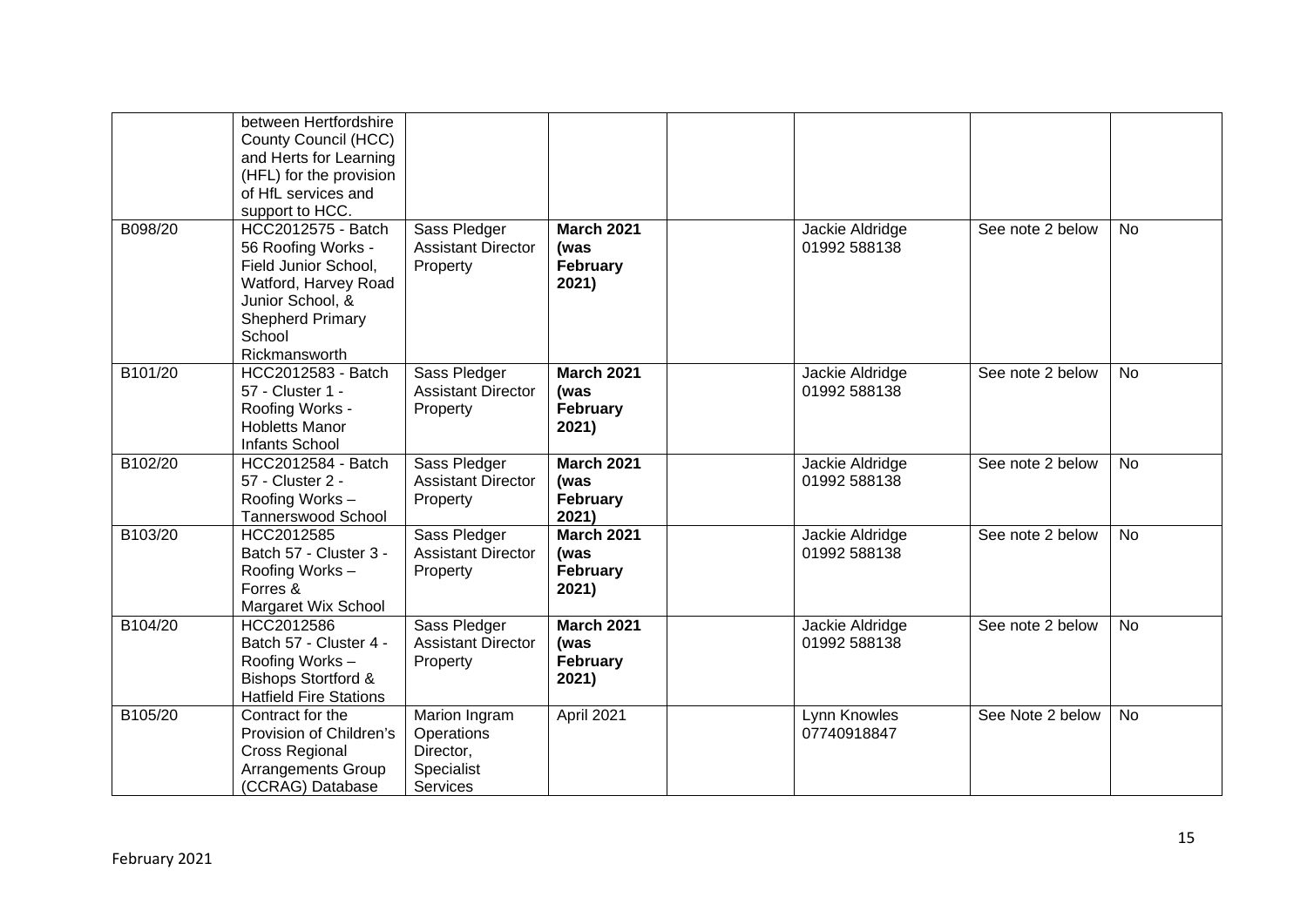| B106/20 | <b>Hertfordshire Adult</b><br>and Family Learning<br>Service (HAFLS):<br>Award of contract for<br>the provision of Adult<br>Learning across<br>Hertfordshire for<br>academic year<br>2021/22 | Steven Lee-<br>Foster<br><b>Assistant Director</b><br>for Adult Care<br><b>Services</b>                   | April 2021                             | Lynn Keates<br>01992 588626            | See note 2 below | <b>No</b> |
|---------|----------------------------------------------------------------------------------------------------------------------------------------------------------------------------------------------|-----------------------------------------------------------------------------------------------------------|----------------------------------------|----------------------------------------|------------------|-----------|
| B107/20 | The provision of<br>facilities for the<br>treatment of materials<br>from recycling centres<br>in Hertfordshire                                                                               | <b>Simon Aries</b><br><b>Assistant Director</b><br>Transport, Waste<br>and<br>Environmental<br>Management | <b>May 2021</b><br>(was April<br>2021) | <b>Matthew King</b><br>01992 556207    | See note 2 below | <b>No</b> |
| B003/21 | Approval to the sale of<br>part of the Land at<br><b>Onslow St Audrey's</b><br>School, Hatfield                                                                                              | Scott Crudgington<br>Director of<br>Resources                                                             | February 2021                          | <b>Sharon Roskilly</b><br>01992 555988 | See note 4 below | <b>No</b> |
| B004/21 | Eastern Playing<br>Fields, Goffs lane,<br>Cheshunt $-$<br>Appropriation to Adult<br>Care Services                                                                                            | Scott Crudgington<br>Director of<br><b>Resources</b>                                                      | February 2021                          | Carolyn Clark<br>01992 555280          | Report           | <b>No</b> |
| B005/21 | Approval to the terms<br>of sale for Former<br>Library and adjoining<br>Land at Lamb Lane,<br>Redbourn                                                                                       | Scott Crudgington<br>Director of<br>Resources                                                             | February 2021                          | John Doyle<br>01992 556896             | See Note 4 below | <b>No</b> |
| B006/21 | Approval to the terms<br>of sale for Former<br><b>Highway Maintenance</b><br>Depot, Station Road,<br><b>Watton at Stone</b>                                                                  | Scott Crudgington<br>Director of<br><b>Resources</b>                                                      | February 2021                          | <b>Andrew Edwards</b><br>01992 556007  | See Note 4 below | <b>No</b> |
| B007/21 | Approval to the terms<br>of sale for Land at<br>Foxgrove Path, South<br>Oxhey                                                                                                                | Scott Crudgington<br>Director of<br><b>Resources</b>                                                      | February 2021                          | John Doyle<br>01992 556896             | See Note 4 below | <b>No</b> |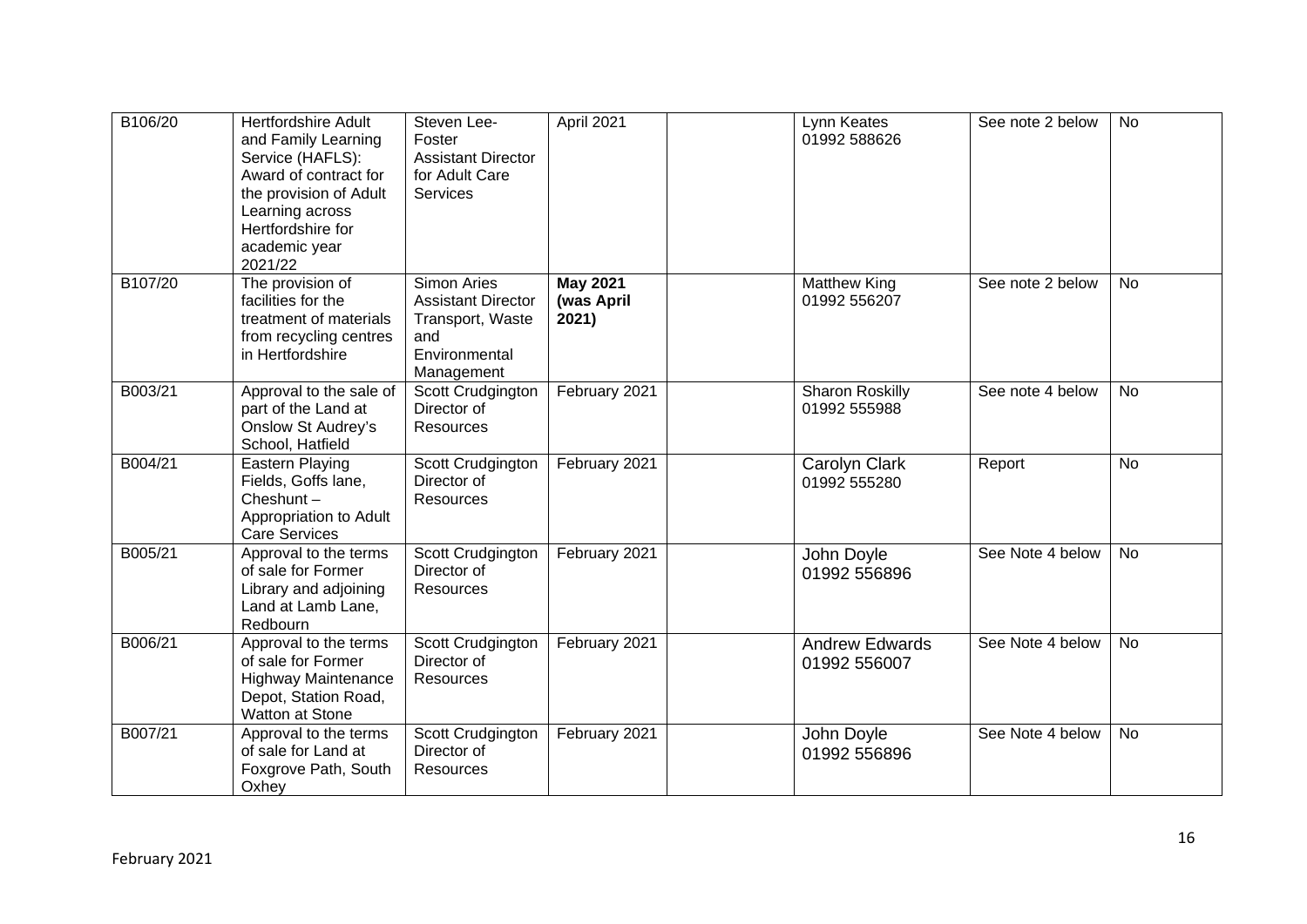| B008/21 | Approval to the terms<br>of sale for Former<br>Little Furze JMI<br>School, Gosforth<br>Lane, South Oxhey                                                                                               | Scott Crudgington<br>Director of<br>Resources                                | February 2021 | John Doyle<br>01992 556896      | See Note 4 below | <b>No</b> |
|---------|--------------------------------------------------------------------------------------------------------------------------------------------------------------------------------------------------------|------------------------------------------------------------------------------|---------------|---------------------------------|------------------|-----------|
| B009/21 | Approval of the<br>Councils Diversity and<br><b>Inclusion Strategy</b><br>2021                                                                                                                         | Scott Crudgington<br>Director of<br>Resources                                | March 2021    | Charulata Joshi<br>01992 844100 | Report           | <b>No</b> |
| B010/21 | Consider the future of<br>Eastern Playing<br>Fields, Goffs lane,<br>Cheshunt                                                                                                                           | Scott Crudgington<br>Director of<br>Resources                                | March 2021    | Carolyn Clark<br>01992 555280   | See note 4 below | <b>No</b> |
| B011/21 | Land and building at<br>Meadowbank,<br>Alexandra Road,<br>Kings Langley -<br>Appropriation to Adult<br><b>Care Services</b>                                                                            | Scott Crudgington<br>Director of<br>Resources                                | March 2021    | Carolyn Clark<br>01992 555280   | Report           | No        |
| B012/21 | HCC2012582 -<br>Refurbishment of a<br>former adult care<br>home to provide<br>accommodation for<br>Looked After Children                                                                               | Sass Pledger<br><b>Assistant Director</b><br>Property                        | March 2021    | Jackie Aldridge<br>01992 588138 | Report           | <b>No</b> |
| B013/21 | Recommissioning of<br>Overnight Short<br>Breaks for Children &<br>Young People (CYP)<br>with Special<br><b>Educational Needs &amp;</b><br>Disabilities (SEND)<br>and/or Complex<br><b>Health Needs</b> | Marion Ingram<br>Operations<br><b>Director Specialist</b><br><b>Services</b> | April 2021    | Julie Reddish<br>01438 845433   | Report           | No        |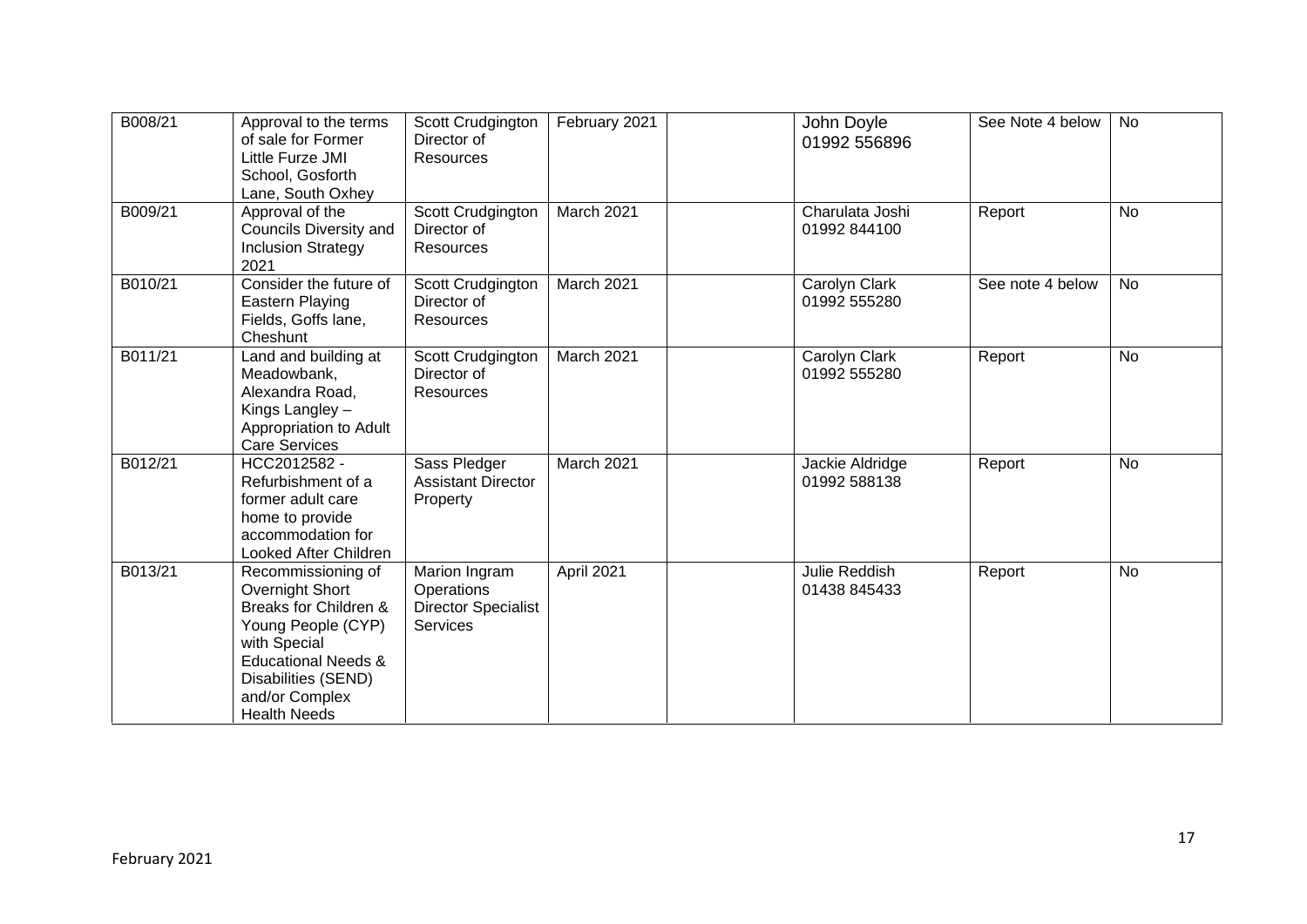| B014/21 | HCC2112723-<br><b>Mechanical &amp;</b><br><b>Electrical Upgrade</b><br><b>Works at County</b><br><b>Hall &amp; Stevenage</b><br><b>Sites</b>                                           | <b>Sass Pledger</b><br><b>Asst Director -</b><br><b>Property</b> | <b>March 2021</b> | <b>James Heslam</b><br>01992 588090       | See Note 2<br>below        | <b>No</b> |
|---------|----------------------------------------------------------------------------------------------------------------------------------------------------------------------------------------|------------------------------------------------------------------|-------------------|-------------------------------------------|----------------------------|-----------|
| B015/21 | HCC2112724 -<br><b>Various Schools - M</b><br>& E Upgrade for<br><b>Hertfordshire</b><br><b>Schools</b>                                                                                | <b>Sass Pledger</b><br><b>Asst Director -</b><br><b>Property</b> | <b>March 2021</b> | <b>Jackie Aldridge</b><br>01992 588138    | See Note 2<br><b>Below</b> | <b>No</b> |
| B016/21 | HCC2112725-<br>Various Schools-<br><b>Double Glazing &amp;</b><br><b>Cavity Wall</b><br>insulation                                                                                     | <b>Sass Pledger</b><br><b>Asst Director -</b><br><b>Property</b> | <b>March 2021</b> | <b>Jackie Aldridge</b><br>01992 588138    | See Note 2<br>below        | <b>No</b> |
| B017/21 | HCC2112726 -<br>Various Schools-<br>Solar PV for<br><b>Hertfordshire</b><br><b>Schools</b>                                                                                             | <b>Sass Pledger</b><br><b>Asst Director -</b><br><b>Property</b> | <b>March 2021</b> | <b>Jackie Aldridge</b><br>01992 588138    | See Note 2<br>below        | <b>No</b> |
| B018/21 | HCC2112727-<br><b>Various Fire Stations</b><br>- Solar PV for<br><b>Hertfordshire Fire</b><br><b>Stations</b>                                                                          | <b>Sass Pledger</b><br><b>Asst Director -</b><br><b>Property</b> | <b>March 2021</b> | <b>Jackie Aldridge</b><br>01992 588138    | See Note 2<br>below        | <b>No</b> |
| B019/21 | <b>HCC2112728 - Re-Fit</b><br>of Hertfordshire<br><b>County Council</b><br><b>Stevenage Offices</b>                                                                                    | <b>Sass Pledger</b><br><b>Asst Director -</b><br><b>Property</b> | <b>March 2021</b> | <b>Michael Cunningham</b><br>01992 556658 | See Note 2<br>below        | <b>No</b> |
| B020/21 | HCC2112731-<br><b>Bishop SN Western</b><br>Primary -- Design &<br><b>Build Contract Main</b><br>Works $-$<br><b>Construction of New</b><br>school -2 forms of<br>entry (FE) 420 Pupils | <b>Sass Pledger</b><br><b>Asst Director -</b><br><b>Property</b> | <b>April 2021</b> | <b>Jackie Aldridge</b><br>01992 588138    | See Note 2<br>below        | <b>No</b> |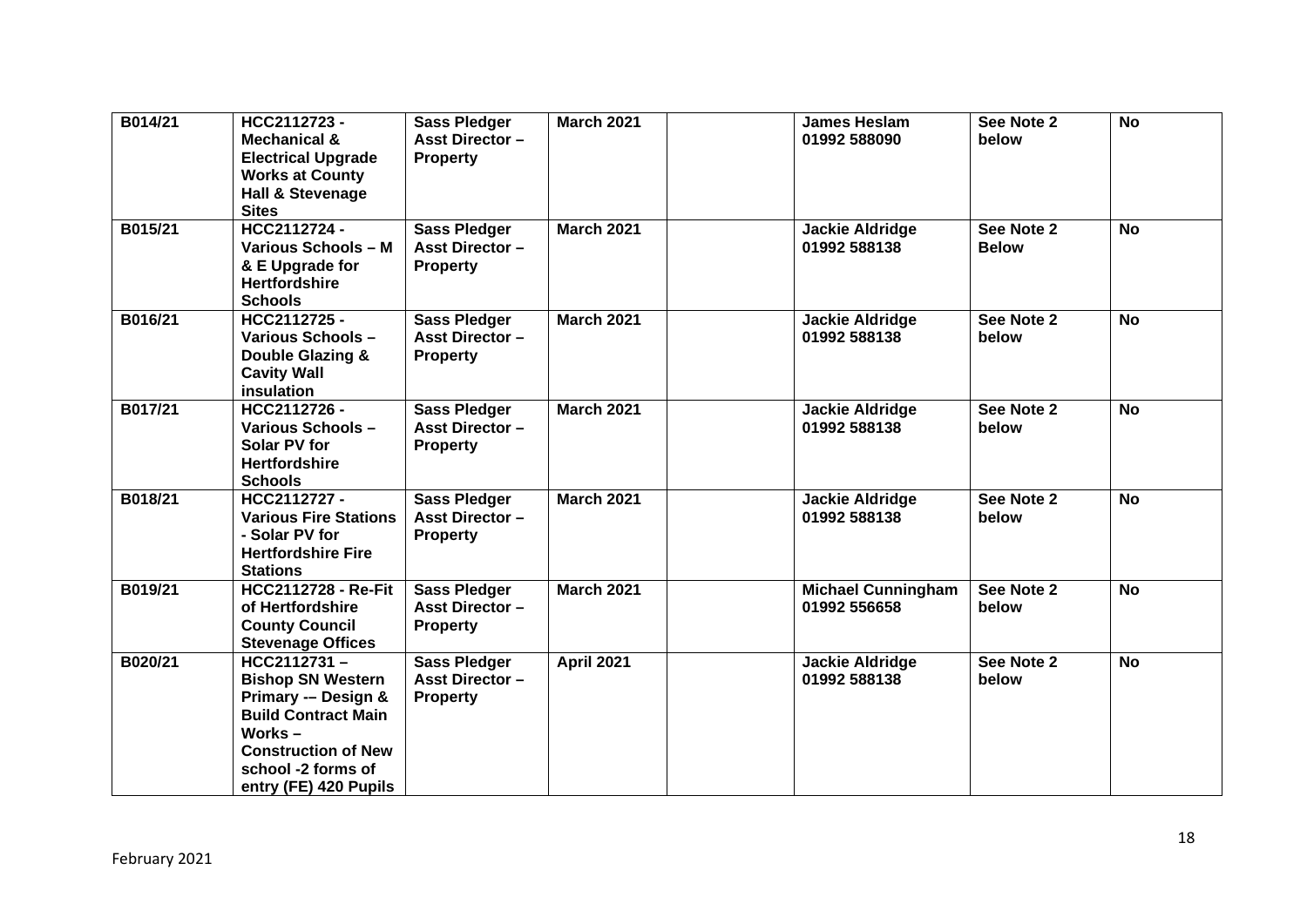|         | and 30 place<br>Nursery.                                                              |                                                                                                                   |                   |                                                                                     |        |           |
|---------|---------------------------------------------------------------------------------------|-------------------------------------------------------------------------------------------------------------------|-------------------|-------------------------------------------------------------------------------------|--------|-----------|
| B021/21 | The Supply of<br>School Milk to all<br><b>Hertfordshire</b><br>schools contract       | Simon Newland,<br><b>Operations</b><br><b>Director</b>                                                            | <b>April 2021</b> | <b>Simon Newland</b><br>01992 555738                                                | Report | <b>No</b> |
| B022/21 | <b>Award of a Demand</b><br><b>Responsive</b><br>Transport<br>Technology<br>software. | Simon Aires,<br>Assistant<br>Director $-$<br>Transport,<br><b>Waste and</b><br>Environmental<br><b>Management</b> | May 2021          | <b>Matthew Lale,</b><br><b>Passenger Transport</b><br><b>Manage</b><br>01992 588633 | Report | <b>No</b> |

### **Notes:**

- 1. CBC contract = on behalf of 17 local authority members of the Central Buying Consortium
- 2. Quality and price evaluation derived from tenderers' submissions *(which may contain exempt information and if so will not be available for public inspection)*
- 3. Collaborative contract with one or more authorities (not a CBC contract)
- 4. Part II (due to 'Information relating to the financial or business affairs of any particular person (including the Council')".

If you have any general enquiries about this Forward Plan - contact Deborah Jeffery, Assistant Manager, Democratic Services, 01992 555563 Email: deborah.jeffery@hertfordshire.gov.uk

### **QUENTIN BAKER, CHIEF LEGAL OFFICER**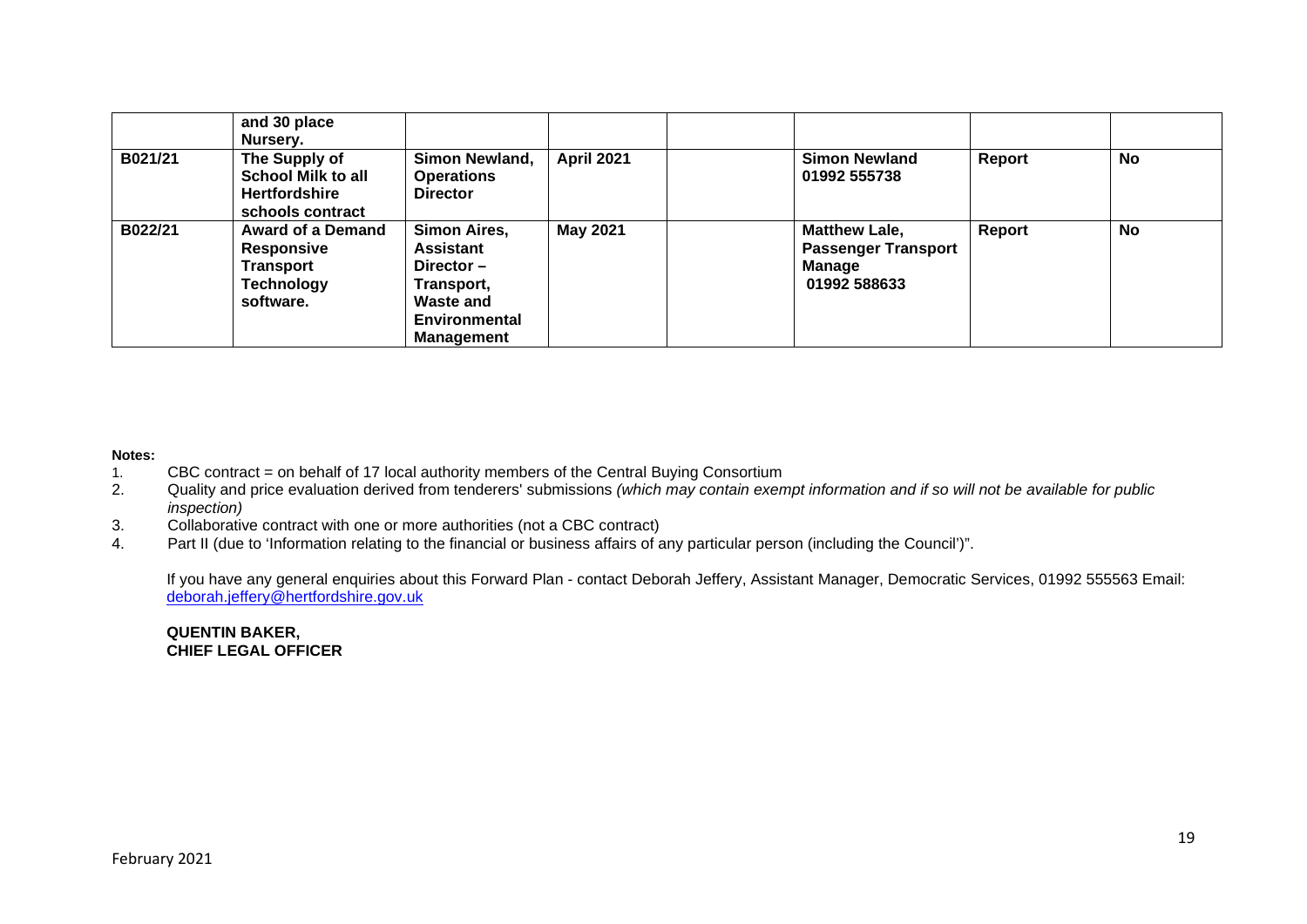

## **HERTFORDSHIRE COUNTY COUNCIL**

**FORWARD PLAN Notice of (a) key and other decisions likely to be made on behalf of the County Council by Cabinet, (b) key decisions likely to be made on behalf of the County Council by Officers and (c) decisions on Traffic Regulation Orders likely to be made by Officers on behalf of the County Council in the period 1 March 2021 – 30 June 2021** 

# **Published: 3 February 2021**

[Note: Key decisions and other decisions due to be reached in February 2021 but not yet made remain listed (notice of these items was given in the Forward Plan issued on 1 January 2021)]

## **TRAFFIC REGULATION ORDERS**

| <b>Broxbourne</b>                                 |                                                                                                                                                         |
|---------------------------------------------------|---------------------------------------------------------------------------------------------------------------------------------------------------------|
| Location                                          | <b>Proposed Restriction</b>                                                                                                                             |
| Bryanstone Road, Waltham Cross                    | <b>Waiting Restrictions</b>                                                                                                                             |
| New River Bridge (Essex Road), Hoddesdon          | Waiting Restrictions, Prohibition of Motor Vehicles,<br>Pedestrian Crossings                                                                            |
| Bell Lane, Broxbourne                             | <b>Waiting Restrictions</b>                                                                                                                             |
| <b>East Herts</b>                                 |                                                                                                                                                         |
| Location                                          | <b>Proposed Restriction</b>                                                                                                                             |
| Kiffin Road / Kitchener Road, Bishop's Stortford  | 20mph Speed Limit                                                                                                                                       |
| Allerthrop Road, Bishop's Stortford               | Road Humps                                                                                                                                              |
| Wentworth Drive/Sunningdale, Bishop's Stortford   | <b>Waiting Restrictions</b>                                                                                                                             |
| South Road/Saffron Meadwo, Standon                | <b>Waiting Restrictions</b>                                                                                                                             |
| Cambridge Road, Sawbridgeworth                    | <b>Waiting Restrictions</b>                                                                                                                             |
| Anchor Street & Unnamed Roads, Bishop's Stortford | Waiting Restrictions, Prohibition of Driving, Prohibition of<br>Turns, Goods Vehicle Loading Bay, Pedestrian Crossing,<br>Road Humps, 20mph Speed Limit |
| Marsh Lane, Ware                                  | Waiting Restrictions, Parking Places                                                                                                                    |
| A602 Watton-at-Stone Bypass                       | 50mph Speed Limit                                                                                                                                       |
| Maidenhead Street, Hertford                       | <b>Restricted Zone</b>                                                                                                                                  |
| A120 Little Hadham Bypass                         | 40 & De-restricted mph Speed Limits, Cycle Track                                                                                                        |
| Various Roads, Sawbridgeworth                     | 20mph Speed Limit                                                                                                                                       |
| Railway Street, Hertford                          | <b>Waiting Restrictions</b>                                                                                                                             |
| London Road, Bishop's Stortford                   | <b>Waiting Restrictions</b>                                                                                                                             |
| West Road, Sawbridgeworth                         | <b>Waiting Restrictions</b>                                                                                                                             |
| Great Hadham Road, Bishop's Stortford             | Waiting Restrictions, Parking Places                                                                                                                    |
| London Road etc, Sawbridgeworth                   | <b>Waiting Restrictions</b>                                                                                                                             |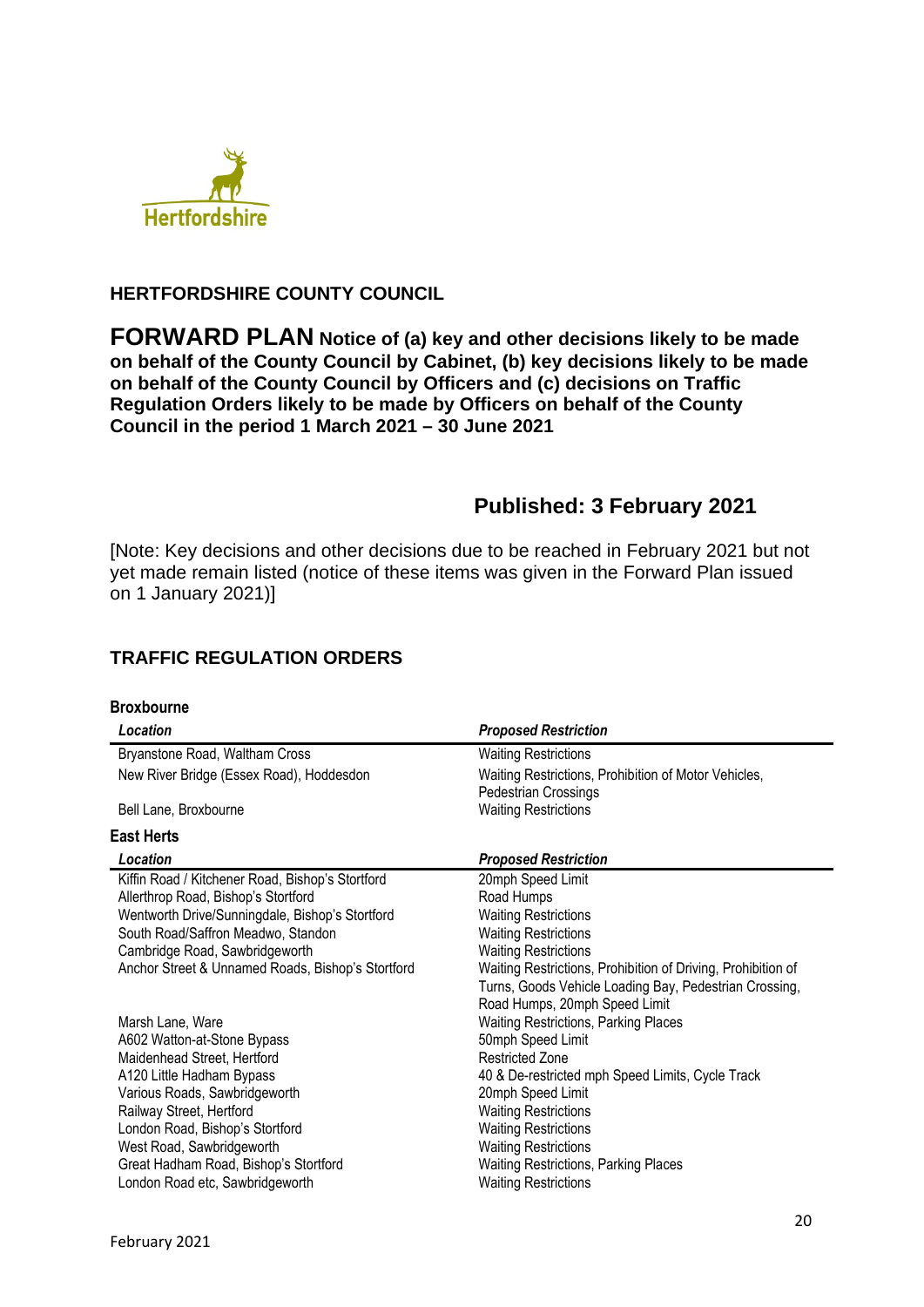Beldams Lane, Bishop's Stortford Road Humps Bullfields, Sawbridgeworth Waiting Restrictions Riverside Walk, Bishop's Stortford **Restricted Zone, Pedestrian Zone** Fairway, Sawbridgeworth **Waiting Restrictions** London Road, Buntingford 20mph Speed Limit Zone Thieves Lane, Hertford 30mph Speed Limit Thieves Lane / The Ridgeway, Hertford Experimental Waiting Restrictions North Road, Hertford Waiting Restrictions

### **Dacorum**

A4147 Maylands Avenue, Hemel Hempstead Revocation Waiting Restrictions

Brook Street, Tring The Contract of the Matter Waiting Restrictions<br>
Dundale Road. Tring The Contract of Matter Waiting Restrictions Wingrave Road / Sutton Close, Tring Waiting Restrictions<br>
New Mill Terrace / Pheasant Close etc. Tring Waiting Restrictions New Mill Terrace / Pheasant Close etc. Tring Silk Mill Way / Adams Way, Tring<br>
London Road / Nash Mills, Hemel Hempstead/Tring Waiting Restrictions London Road / Nash Mills, Hemel Hempstead/Tring Water Gardens, Hemel Hempstead

## **St. Albans**

Harpenden Lane, Redbourn Waiting Restrictions Lower Luton Road, Wheathampstead Prohibition of Turns

## **Welwyn Hatfield**

Fretherne Road, Welwyn Garden City<br>
Bridgefields. Welwyn Garden City<br>
Waiting Restrictions Bridgefields, Welwyn Garden City Boundary Lane/Elliott Close, Welwyn Waiting Restrictions Appletree Way, Welwyn Garden City Waiting Restrictions Great & Little Gannett, Welwyn Garden City Experimental Waiting Restrictions Bessemer Road, Welwyn Gardent City **Road Humps** Lemsford Lane, Welwyn Garden City **Waiting Restrictions** 

### **North Herts**

*Location Proposed Restriction* Various Roads, Letchworth Experimental Waiting Restrictions A505 Royston Bypass<br>Bearton Road, Hitchin Speed Limit<br>
Bearton Road, Hitchin Speed Limit Bearton Road, Hitchin Baldock Road, Royston 600 and 50mph Speed Limit Norton Way South etc, Letchworth Way Waiting Restrictions, Road Humps Holwell Road, Pirton **30mph Speed Limit** Cranborne Avenue/The Ridgeway, Hitchin Waiting Restrictions Wymondley Road, Hitchin Wymondley Road, Hitchin Waiting Restrictions Various Roads, Baldock, Royston and Letchworth Waiting Restrictions, School Keep Clear Silver Street, Ashwell Waiting Restrictions

## **Stevenage**

| Location                                   | <b>Proposed Restriction</b>                           |
|--------------------------------------------|-------------------------------------------------------|
| Webb Rise, Stevenage                       | <b>Waiting Restrictions, Road Humps</b>               |
| <b>Hertsmere</b>                           |                                                       |
| Location                                   | <b>Proposed Restriction</b>                           |
| St Albans Road, Swanland Road, South Mymms | Clearway, Abnormal Load Parking Places, Verge Parking |
| Bushey Hall Road, Bushey                   | <b>Waiting Restrictions</b>                           |

### *Location Proposed Restriction*

Breakspear Way, Hemel Hempstead Waiting Restrictions, 50mph Speed Limit, Pedestrian Crossing Buncefield Lane, Hemel Hempstead Prohibition of Driving, Prohibition of Turns except Pedal Cycles Waiting Restrictions<br>Waiting Restrictions Waiting Restrictions, One Way, Road Humps

### *Location Proposed Restriction*

### *Location Proposed Restriction*

Welwyn Garden City Town Centre **Restricted Zone, Pedestrian Zone, 20mph Speed Limit, Cycle** Lane, One Way Traffic, Parking Places, Road Humps